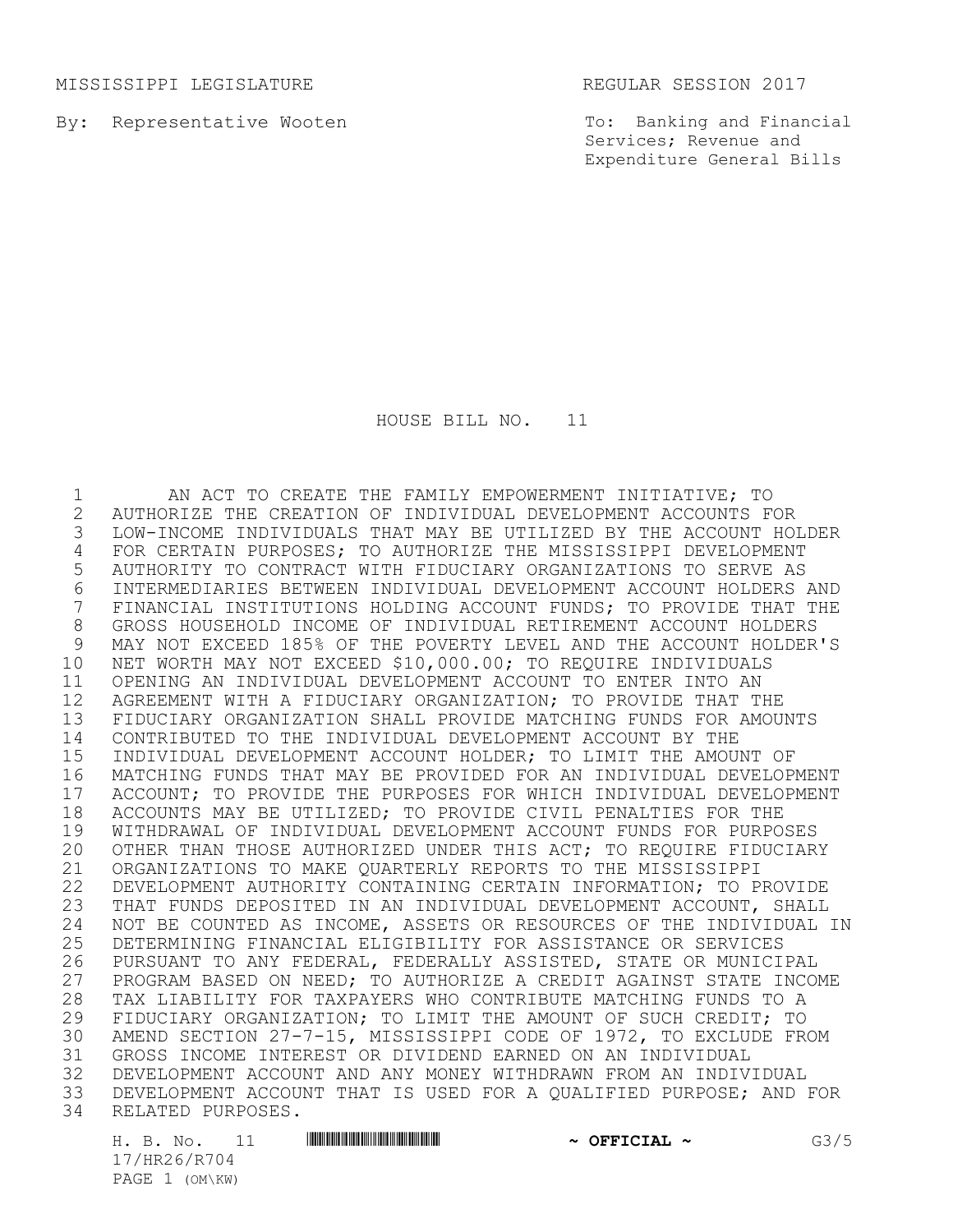BE IT ENACTED BY THE LEGISLATURE OF THE STATE OF MISSISSIPPI: **SECTION 1.** Sections 1 through 16 of this act shall be known and may be cited as the "Family Empowerment Initiative."

 **SECTION 2.** The purpose of this act is to provide for the establishment of individual development accounts and to authorize the Mississippi Development Authority to contract with fiduciary organizations to serve as intermediaries between individual development account holders and financial institutions holding account funds. The accounts are designed to:

 (a) Provide low-wealth, unbanked and underbanked Mississippians an opportunity to gain economic stability to become self-sufficient and less reliant on public assistance;

(b) Encourage and mobilize savings;

 (c) Assist in purchasing a home or paying the cost of major repairs to an existing home, starting or expanding a business, paying the cost of postsecondary education, paying the cost-assistive technology for people with disabilities, and paying the cost of an automobile purchase; and

 (d) Strengthen families and build sustainable communities within Mississippi.

**SECTION 3.** The Legislature hereby finds that:

 (a) Of the top one hundred (100) most unbanked places (city/town/census designated place with more than two hundred fifty (250) households), Mississippi is ranked number seventeen (17). Jackson, Mississippi, is ranked number four (4) in the Top

H. B. No. 11 \*HR26/R704\* **~ OFFICIAL ~** 17/HR26/R704 PAGE 2 (OM\KW)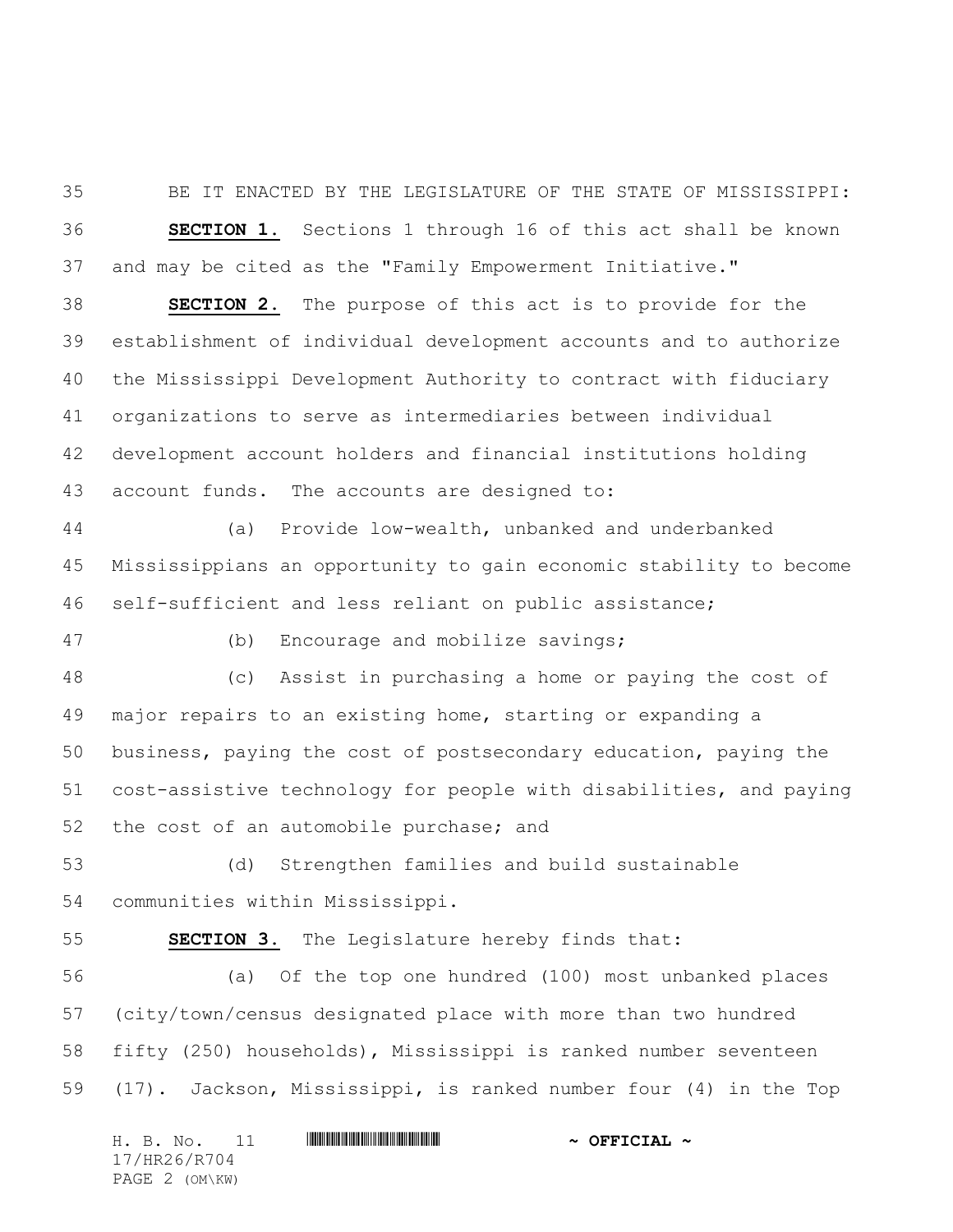Ten Unbanked Mid-Sized Cities. Because many hard-working Mississippians face insurmountable obstacles to accessing the financial mainstream, they often turn to alternative, high-fee providers thereby forcing them into a cycle of debt. By using such means, individuals are hard-pressed to build savings and assets.

 (b) Individual Development Accounts (IDAs) have been used as a federal and state policy strategy for family economic security. Federal and state policies to fund IDAs have helped create accounts for numerous individuals and families across the country.

 (c) IDAs, just like a bank or credit union account, can be the first step in saving, planning for the future, building credit and climbing the economic ladder. It assists individuals and families with modest means to save toward the purchase of a lifelong asset, such as a home or education.

 (d) The U.S. Census Bureau highlights just one aspect of household finances, namely the percentage of people with insufficient income to cover their day-to-day expenses. It does not count the number of families who have insufficient resources (money in the bank or assets such as a home or a car, to meet emergencies or longer-term needs). When these longer-term needs are factored in, substantially more people in the United States today face a future of limited hope for long-term financial security. At a time of widening income disparities, these data

H. B. No. 11 **HREFRIRGHERRY TELLET AND A OFFICIAL ~** 17/HR26/R704 PAGE 3 (OM\KW)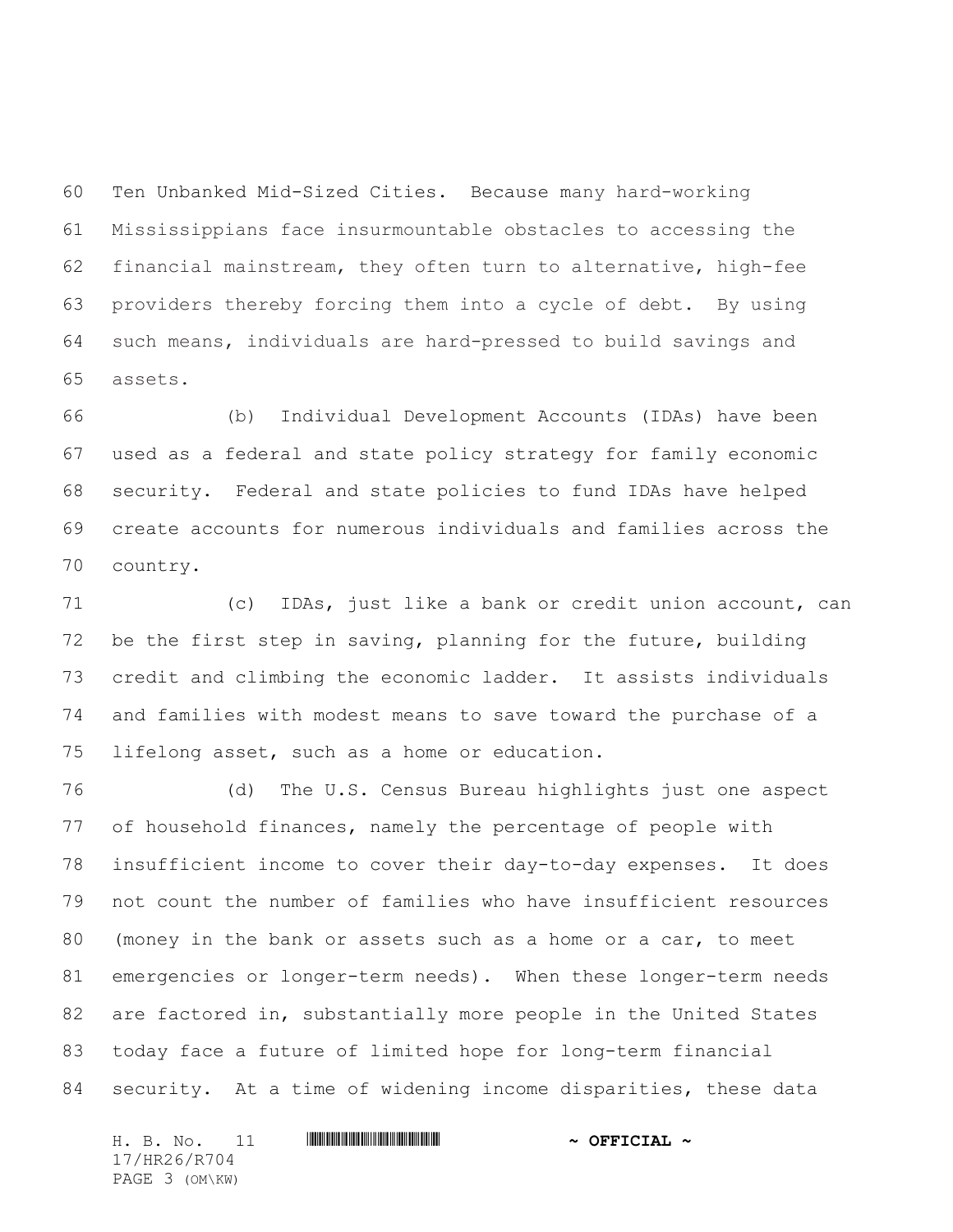paint a stark picture of diminishing financial security for millions of families. It is clear that the recession and its aftermath have left unprecedented numbers of families barely able to make ends meet.

 **SECTION 4.** As used in Sections 1 through 16 of this act: (a) "Administrative costs" includes, but is not limited to, soliciting matching funds, processing fees charged by the fiduciary organization or financial institution, and traditional overhead costs. Administrative costs shall be limited to no more than fifteen percent (15%) of the contract.

 (b) "Eligible educational institution" means the following:

 (i) An institution described in 20 USC Section 98 1088(a)(1) or 1141(a), as such sections are in effect on July 1, 2017;

 (ii) An area vocational education school, as defined in 20 USC Section 2471(4), subparagraph (C) or (D), as 102 such section is in effect on July 1, 2017; and

 (iii) Any other accredited education or training organization.

 (c) "Emergency" means payments for necessary medical expenses of the account owner or family member, expenses to avoid the eviction of the account owner from the account owner's primary residence and for necessary living expenses following a loss of income.

H. B. No. 11 \*HR26/R704\* **~ OFFICIAL ~** 17/HR26/R704 PAGE 4 (OM\KW)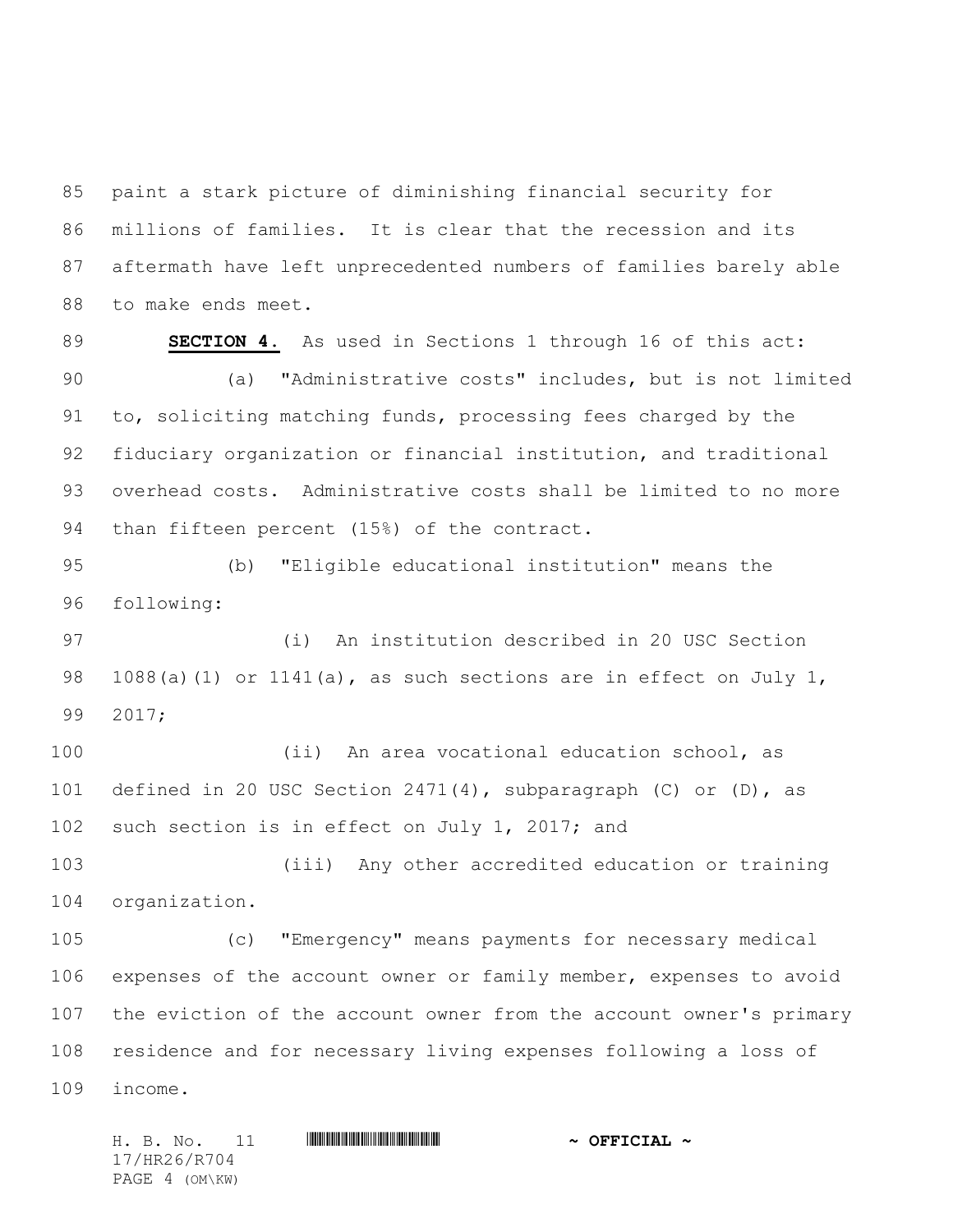(d) "Federal poverty level" means the poverty income guidelines published for a calendar year by the United States Department of Human Services.

 (e) "Fiduciary organization" means any nonprofit, fund-raising organization that is exempt from taxation under 115 Section 501(c)(3) of the Internal Revenue Code, as amended, any certified community development financial institution or any credit union chartered under federal or state law.

 (f) "Financial institution" means a federally insured bank, trust company, savings bank, building and loan association, savings and loan company or association, or credit union authorized to do business in this state.

 (g) "First-time homebuyer" means a person who has not been named on a legally recorded homeownership title for a minimum of thirty-six (36) months.

 (h) "Individual Development Account" or "IDA" means an account established for an eligible individual or family member as part of a qualified individual development account program with the following requirements:

 (i) The sole owner of the account is the individual or family member for whom the account was created; (ii) The holder of the account is a qualified financial institution;

H. B. No. 11 \*HR26/R704\* **~ OFFICIAL ~** 17/HR26/R704 PAGE 5 (OM\KW)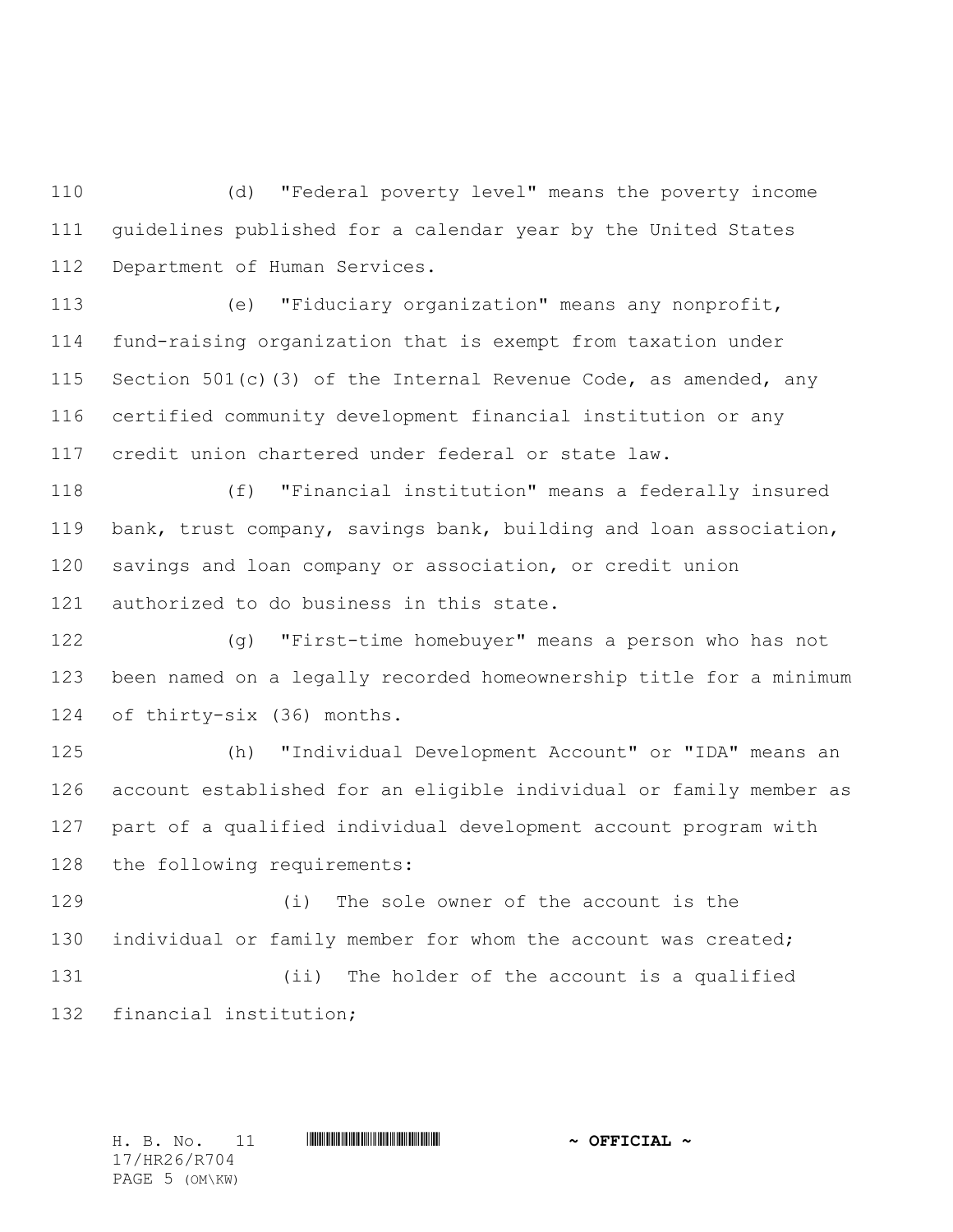(iii) The assets of the account may not be commingled with other property except in a common trust fund or 135 common investment fund; and

 (iv) Any amount in the account shall be paid out 137 only for the qualified purposes of the account owner, except if it meets the qualifications of an emergency use.

 (i) "MDA" means the Mississippi Development Authority. (j) "Parallel account" means a separate parallel account for all matching funds and earnings dedicated to individual development account owners, the sole holder of which is a qualified financial institution, or a qualified fiduciary organization.

 (k) "Postsecondary educational expenses" means: (i) Tuition and fees required for the enrollment or attendance of an IDA account holder or an immediate family member of the account holder who is a student at an eligible

educational institution; and

 (ii) Fees, books, supplies and equipment (including computer, software, etc.) required for courses of instruction for an IDA account holder or an immediate family member of the account holder who is a student at an eligible educational institution.

 (l) "Operating costs" includes, but is not limited to, costs of training IDA participants in economic and financial literacy and IDA uses, marketing participation, counseling

H. B. No. 11 \*HR26/R704\* **~ OFFICIAL ~** 17/HR26/R704 PAGE 6 (OM\KW)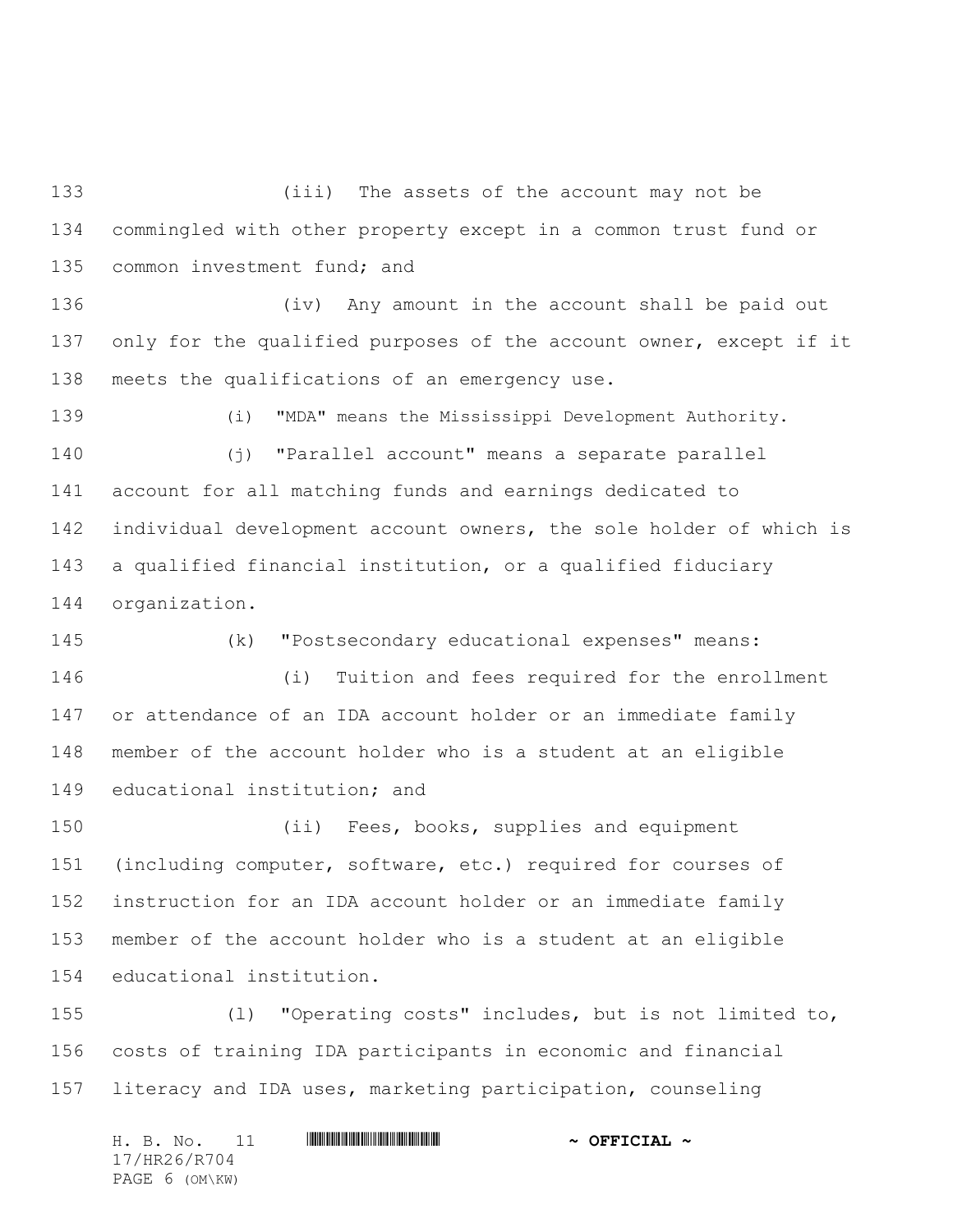participants and conducting required verification and compliance activities.

 (m) "Qualified purposes" means any of the purposes for which the account owner's accumulated savings and matching funds may be used as described in Section 7 of this act.

 **SECTION 5.** (1) An individual who is a resident of this state may submit an application to open an individual development account to a fiduciary organization approved by the Mississippi Development Authority. The fiduciary organization shall approve the application only if:

 (a) The individual has gross household income from all sources for the calendar year preceding the year in which the application is made which does not exceed one hundred eighty-five percent (185%) of the federal poverty level; and

 (b) Individual household net worth at the time the IDA account is opened does not exceed Ten Thousand Dollars (\$10,000.00) disregarding the primary dwelling and one (1) motor vehicle owned by the household.

 (2) An individual opening an IDA shall be required to enter into an IDA agreement with the fiduciary organization.

 (3) The IDA agreement shall provide for the amount of the 179 savings deposits, the match fund rate, the asset goal, the financial literacy classes to be completed, any additional training specific to the asset, the financial counseling the individual will attend and any other services designed to increase

H. B. No. 11 \*HR26/R704\* **~ OFFICIAL ~** 17/HR26/R704 PAGE 7 (OM\KW)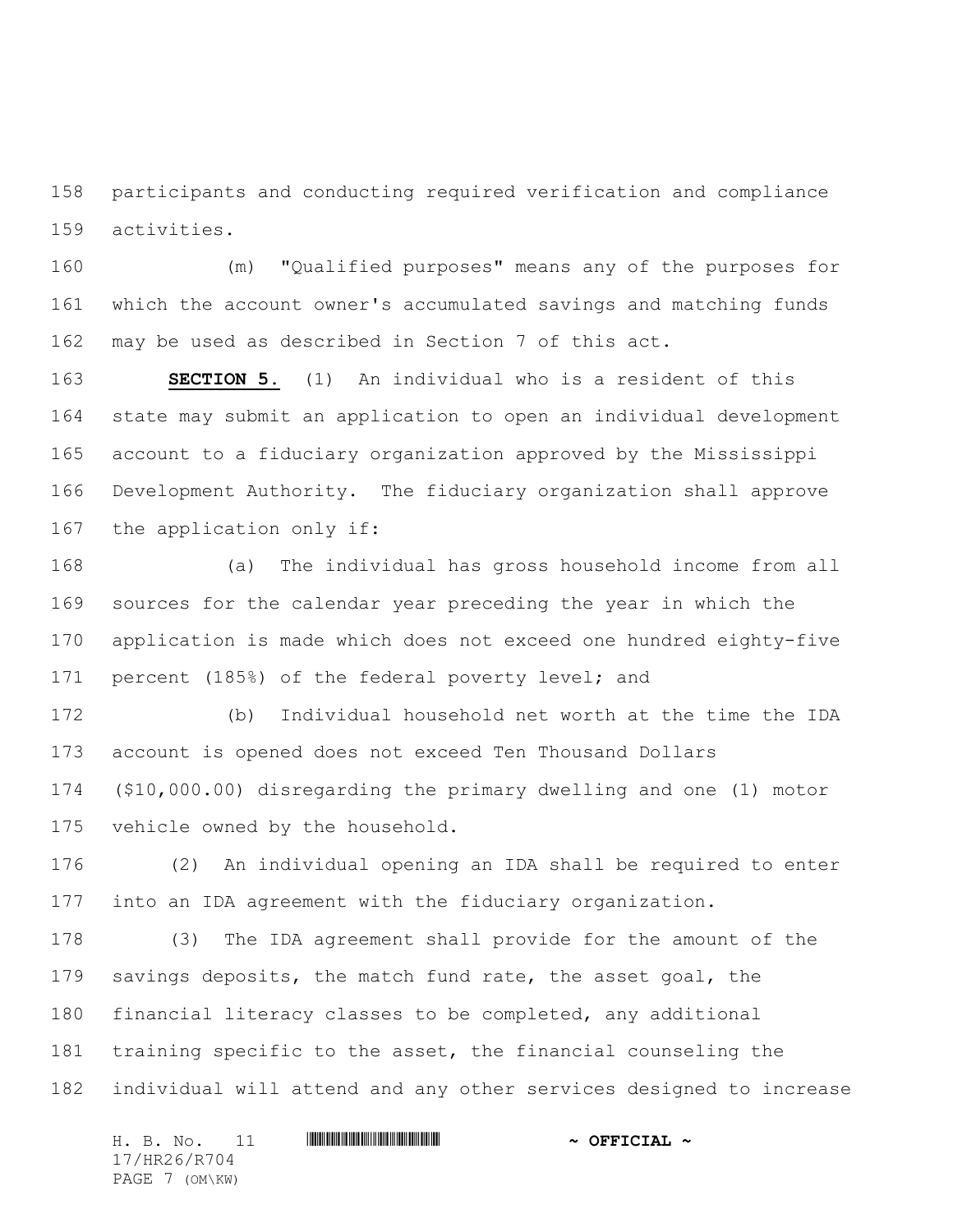the independence of the person through the achievement of the account's approved purpose.

 (4) Before becoming eligible to receive matching funds to pay for qualified purposes, individual development account owners shall complete a financial literacy education course offered by a qualified financial institution, a qualified fiduciary organization, or a governmental entity in accordance with federal guidelines.

 (5) The fiduciary organization shall be responsible for coordinating arrangements between the individual and a financial institution to open the individual's IDA.

 (6) Each fiduciary organization shall provide written notification to each of its eligible IDA account holders of the amount of matching funds provided by the fiduciary to which each such IDA account holder is entitled. Such notification shall be made at such intervals as the fiduciary organization deems appropriate, but shall be required to be made at least once each calendar year. The amount of the matching funds for each IDA account holder shall be Three Dollars (\$3.00) for each One Dollar (\$1.00) contributed to the IDA by the IDA account holder during the preceding calendar year. The amount of such matching funds shall not exceed Two Thousand Dollars (\$2,000.00) per IDA account holder or Four Thousand Dollars (\$4,000.00) per household.

 (7) In order to receive matching funds, the account owner must:

H. B. No. 11 \*HR26/R704\* **~ OFFICIAL ~** 17/HR26/R704 PAGE 8 (OM\KW)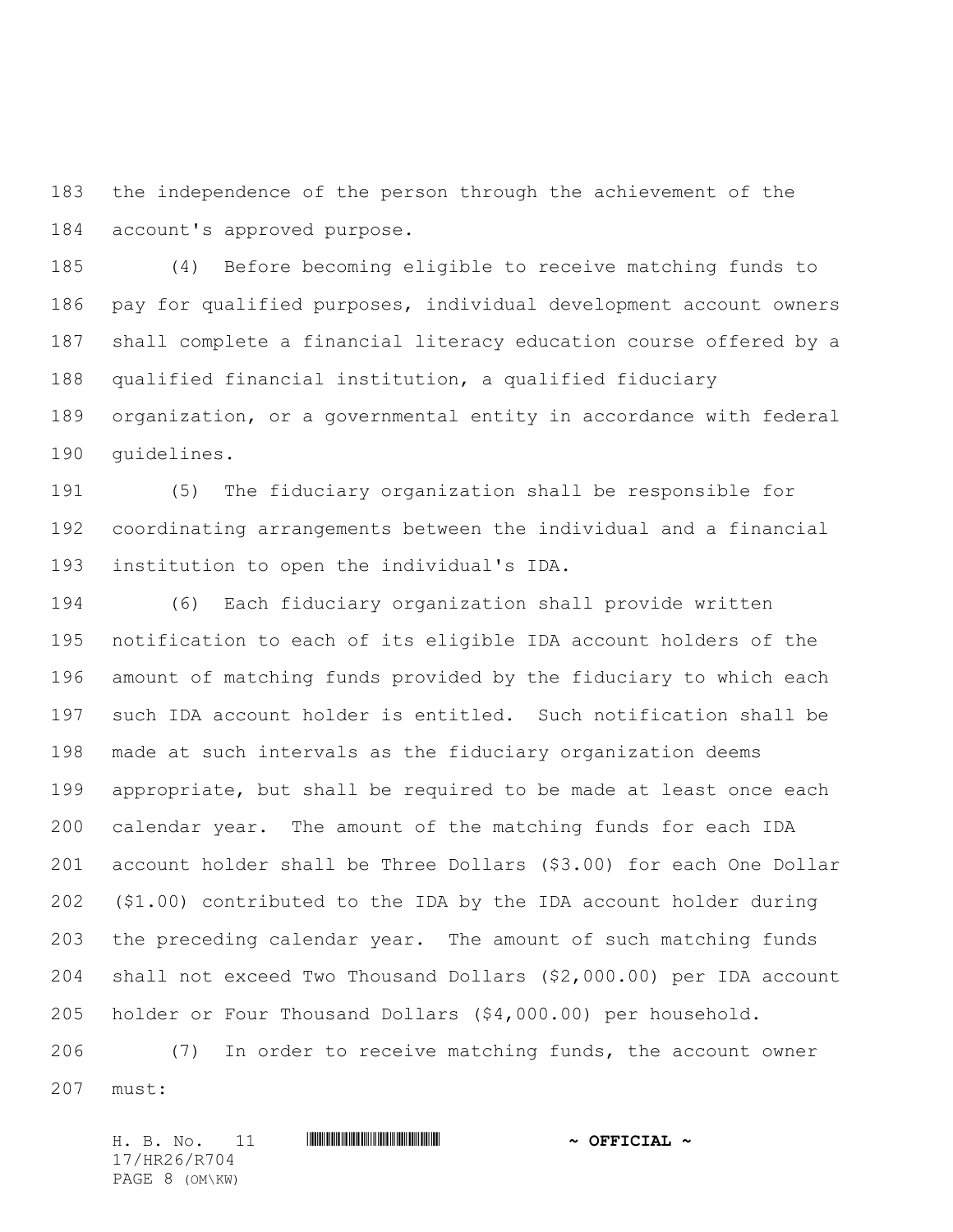(a) Have saved for a minimum of six (6) months; (b) Have reached his or her savings goal; and (c) Have completed a financial literacy education course offered by a qualified financial institution, a qualified fiduciary organization, or a governmental entity in accordance with federal guidelines.

 (8) Once requirements in Section 7 of this act have been fulfilled, the appropriate matching funds shall be transferred from the parallel account directly to the vendor or service provider of the approved asset.

 (9) If the amount of matching funds available is insufficient to disburse the maximum amounts specified in this section, amounts of disbursements shall be reduced proportionately based upon available funds.

 **SECTION 6.** (1) Deposits to individual development accounts made by the account owner shall come from earned income, including, but not limited to, wages, earned income tax credit returns, child support payments, supplemental security income (SSI), disability benefits, community service under Temporary Assistance For Needy Families (TANF), AmeriCorps stipends, VISTA stipends, and job training programs. Matching funds shall only be used for qualified purposes.

 (2) Eligible individuals shall certify that their deposits do not exceed their income. The maximum amount of deposits made

H. B. No. 11 \*HR26/R704\* **~ OFFICIAL ~** 17/HR26/R704 PAGE 9 (OM\KW)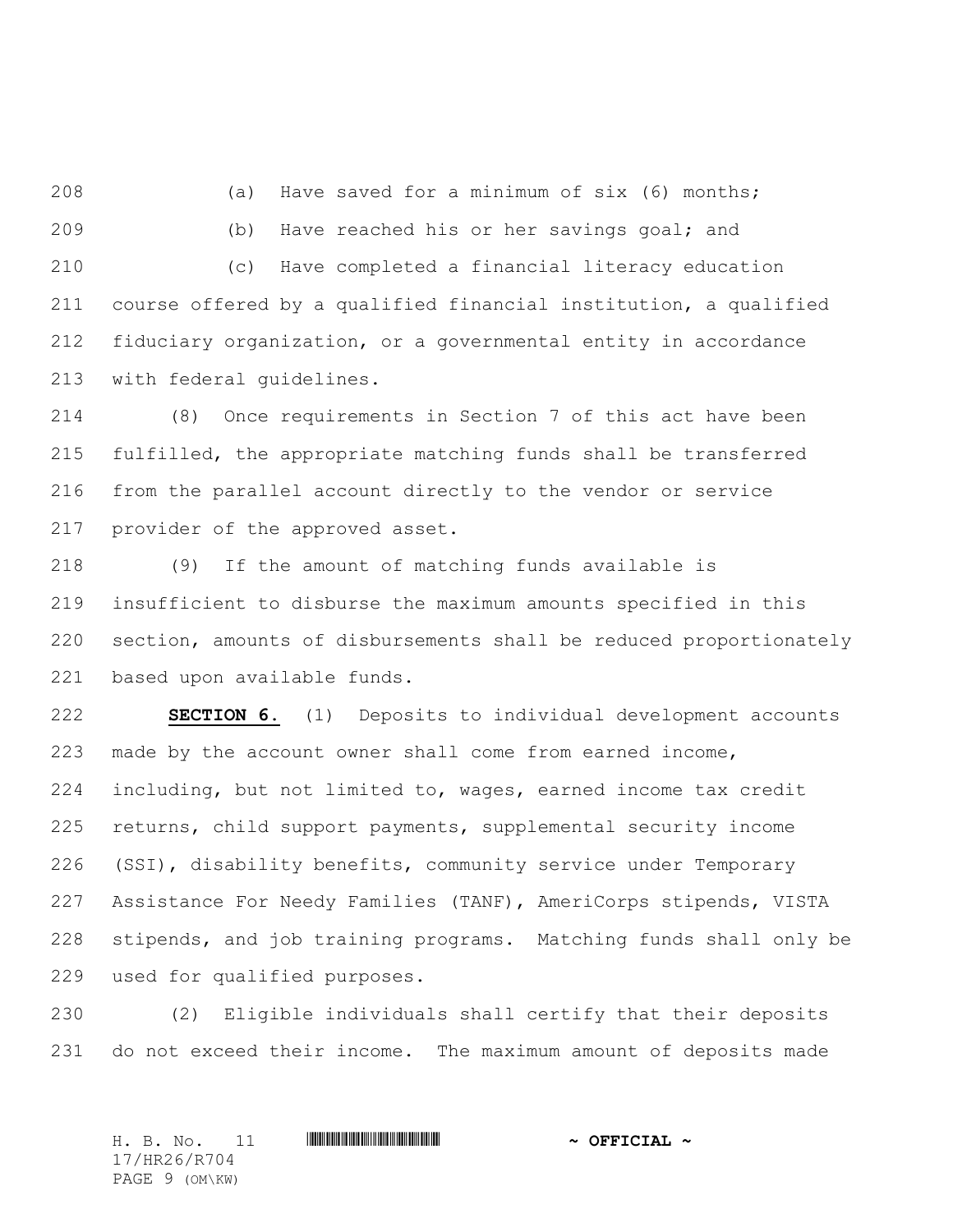by an account owner may not exceed Two Thousand Dollars (\$2,000.00).

 (3) If an IDA account holder has gross household income from all sources for a calendar year which exceeds one hundred eighty-five percent (185%) of the federal poverty level, the IDA account holder shall not be eligible to receive funds pursuant to the provisions of Sections 1 through 16 of this act in the following year.

 (4) In the event of an IDA account holder's death, the account may be transferred to the ownership of a contingent beneficiary or beneficiaries. An account holder shall name a contingent beneficiary or beneficiaries at the time the account is established and may change such beneficiary or beneficiaries at any time. If the named beneficiary or beneficiaries are deceased or cannot otherwise accept the transfer, the monies shall be transferred to the fiduciary organization to redistribute as matching funds.

 **SECTION 7.** (1) Individual development accounts shall be used for any of the following qualified purposes:

 (a) Paying the expenses of securing postsecondary education, including, but not limited to, community college courses, courses at a four-year college or university or post-college graduate courses for the account owner or any member of the account owner's family that are paid directly to an eligible educational institution;

H. B. No. 11 \*HR26/R704\* **~ OFFICIAL ~** 17/HR26/R704 PAGE 10 (OM\KW)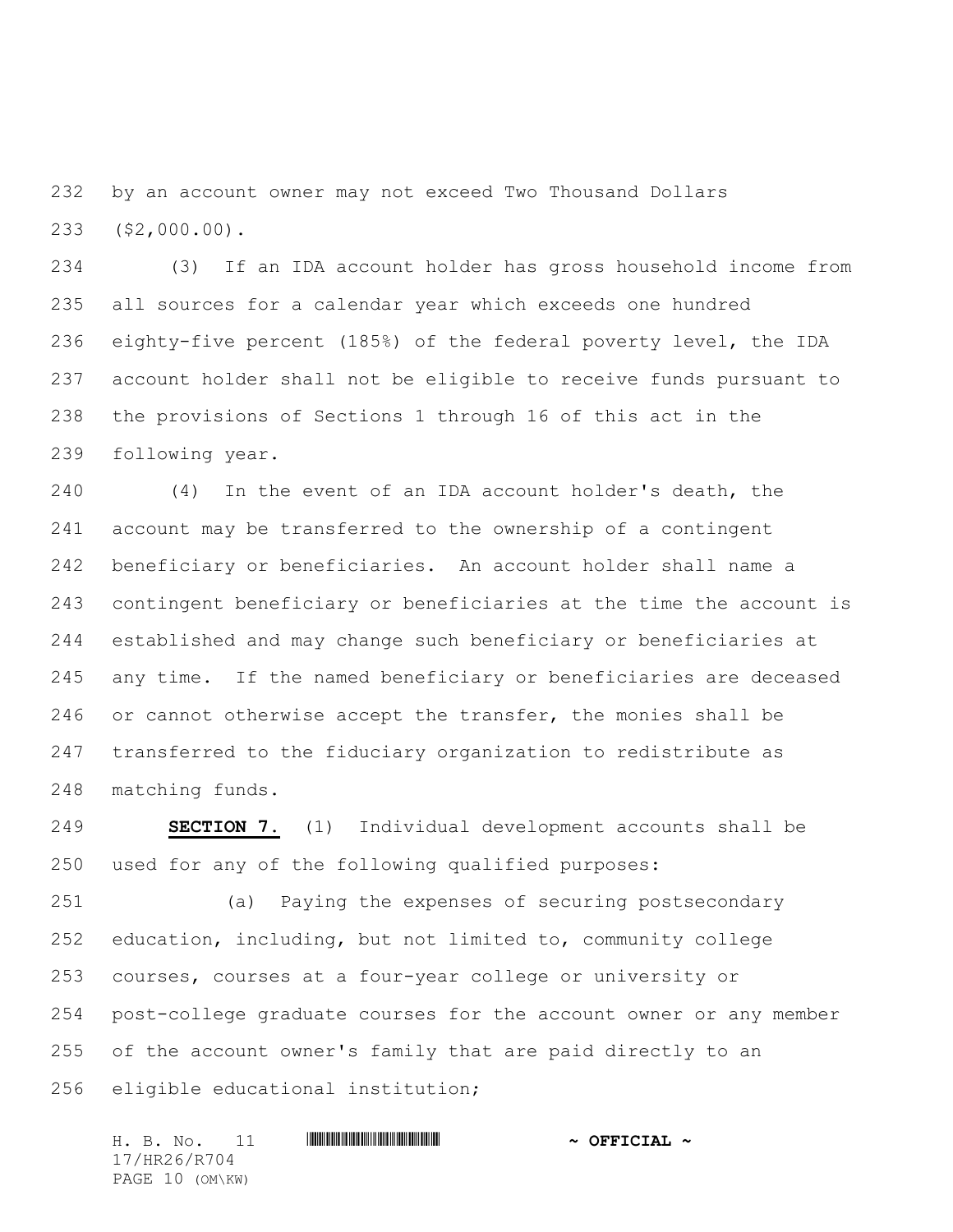(b) Paying the expenses of securing of postsecondary occupational training, including, but not limited to, vocational or trade school training for the account owner or any training authorized under the Workforce Investment Act through the Mississippi Department of Employment Security; however, such payments must be made directly to the provider of such training;

 (c) Payments for a principal residence for an account owner who is a first-time homebuyer, or the costs of major repairs 265 or improvements to the principal residence of an account holder; however, such payments must be paid directly to the persons to 267 whom the amounts are due;

 (d) Amounts paid directly to a business capitalization account which is established in a federally insured financial institution and is restricted to use solely for qualified business capitalization expenses;

 (e) Payments for the purchase of an automobile necessary to transport the account owner or a family member to a place of employment or education, or payments for costs of repair of such an automobile; however, payments must be paid directly to a licensed automobile dealer or repair shop and this purpose 277 cannot be the sole purpose of the IDA;

 (f) Purchase assistive technology for people with disabilities, including, but not limited to, screen readers for computers, assistive listening devices, accessible hand control

H. B. No. 11 \*HR26/R704\* **~ OFFICIAL ~** 17/HR26/R704 PAGE 11 (OM\KW)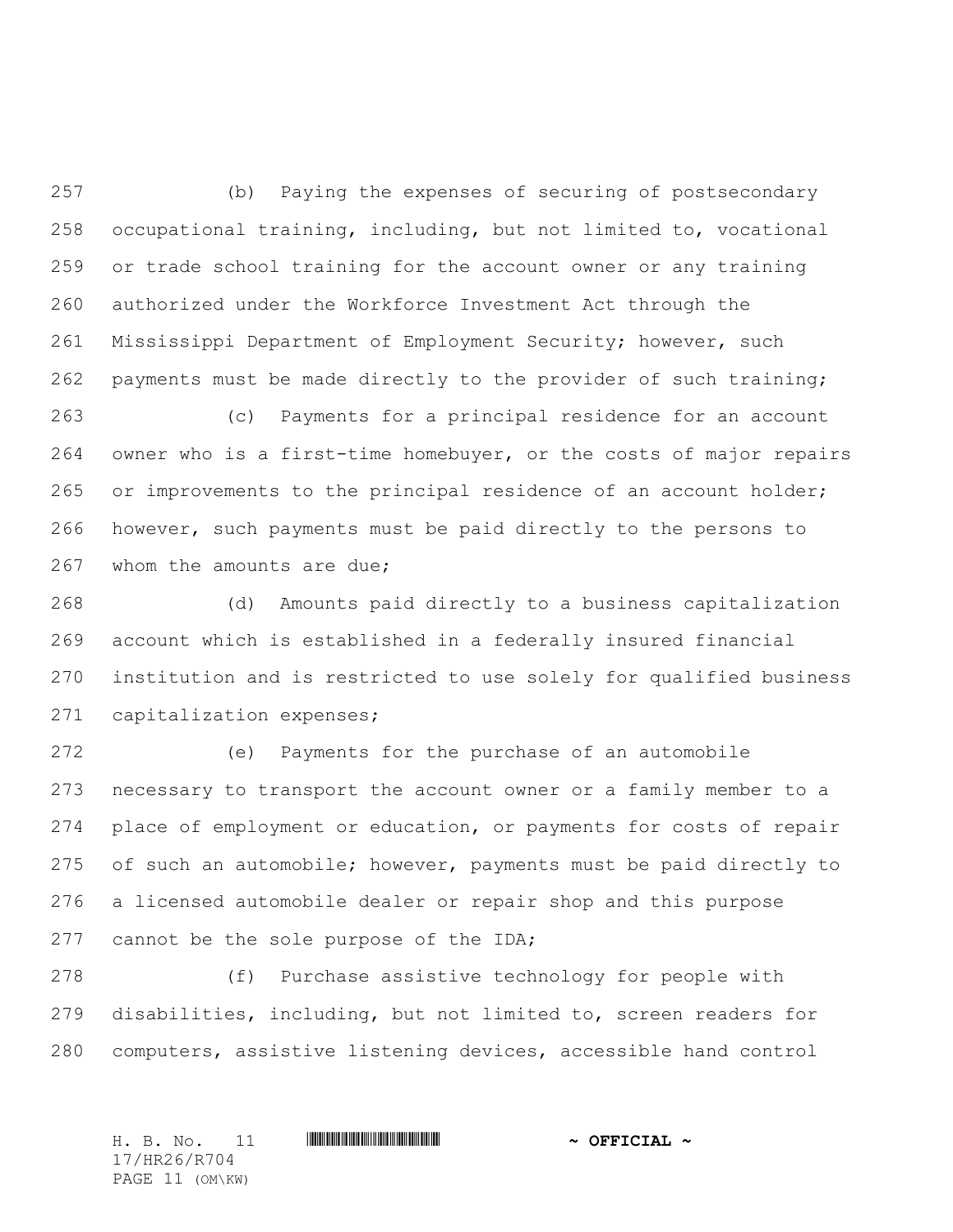281 for automobiles and motorized wheelchairs; however, payments must be paid directly to the assistive technology provider;

 (g) Qualified emergency withdrawals as provided in subsection (2) of this section; and

 (h) Any other activity based on a plan approved by the MDA.

 (2) If an emergency occurs, an account owner may withdraw all or part of the account owner's deposits to an individual development account with the approval of the fiduciary organization. The account owner shall reimburse his or her individual development account for the amount withdrawn under this section within twelve (12) months after the date of the withdrawal. Failure of the account owner to make a timely reimbursement to the account will remove the account owner from the program. Until the reimbursement has been made in full, an account owner may not withdraw any matching funds or accrued interest on matching funds from the account.

 (3) If an account owner withdraws money from an individual development account for any purpose other than a qualified purpose, the fiduciary organization shall remove the account owner from the program.

 **SECTION 8.** (1) If the fiduciary organization receives evidence that any money withdrawn from an IDA account is withdrawn under false pretenses or is used for purposes other than for the approved purposes indicated at the time of the withdrawal, the

H. B. No. 11 \*HR26/R704\* **~ OFFICIAL ~** 17/HR26/R704 PAGE 12 (OM\KW)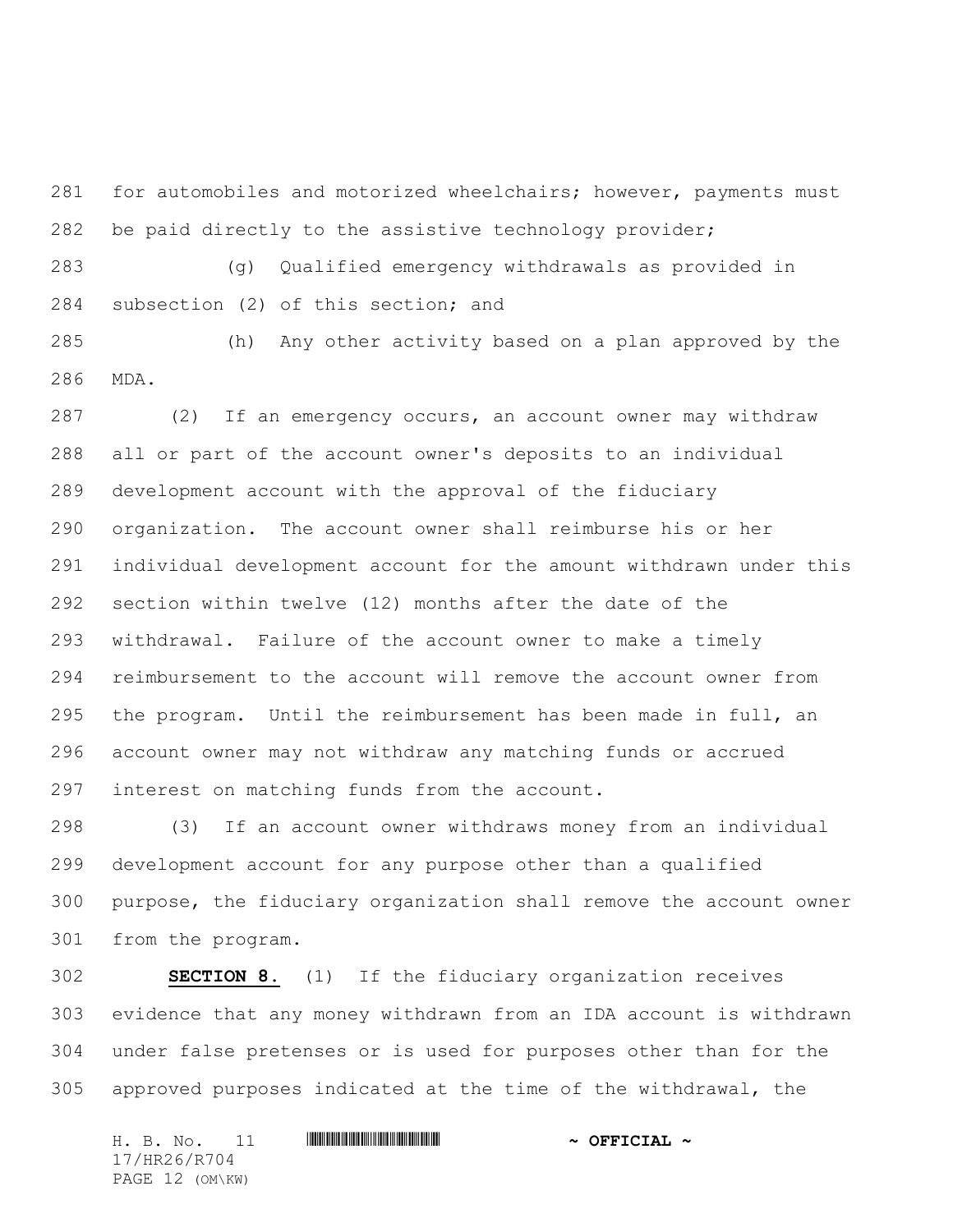fiduciary organization shall make arrangements with the financial institution to impose a penalty for the loss of matching funds and may, at its discretion, close the account. All penalties collected by fiduciary organizations shall remain with the fiduciary organization to distribute as matching funds to other eligible individuals.

 (2) The fiduciary organization shall establish a grievance committee and a procedure to hear, review and decide in writing any grievance made by an IDA account holder who disputes a decision of the fiduciary organization that a withdrawal is subject to penalty.

 (3) Each fiduciary organization shall establish such procedures as are necessary, including prohibiting eligibility for further matching funds, to ensure compliance with this section.

 **SECTION 9.** An organization based in this state which desires to enter into such a contract shall submit a proposal to the MDA for the right to be approved as a fiduciary organization. The MDA shall select fiduciary organizations through competitive processes. Proposals of organizations shall be evaluated and contracts awarded by the MDA on the basis of such items as geographic diversity and an organization's:

 (a) Ability to implement and administer the individual development account program, including the ability to verify account owner eligibility, certify that matching funds are used

H. B. No. 11 \*HR26/R704\* **~ OFFICIAL ~** 17/HR26/R704 PAGE 13 (OM\KW)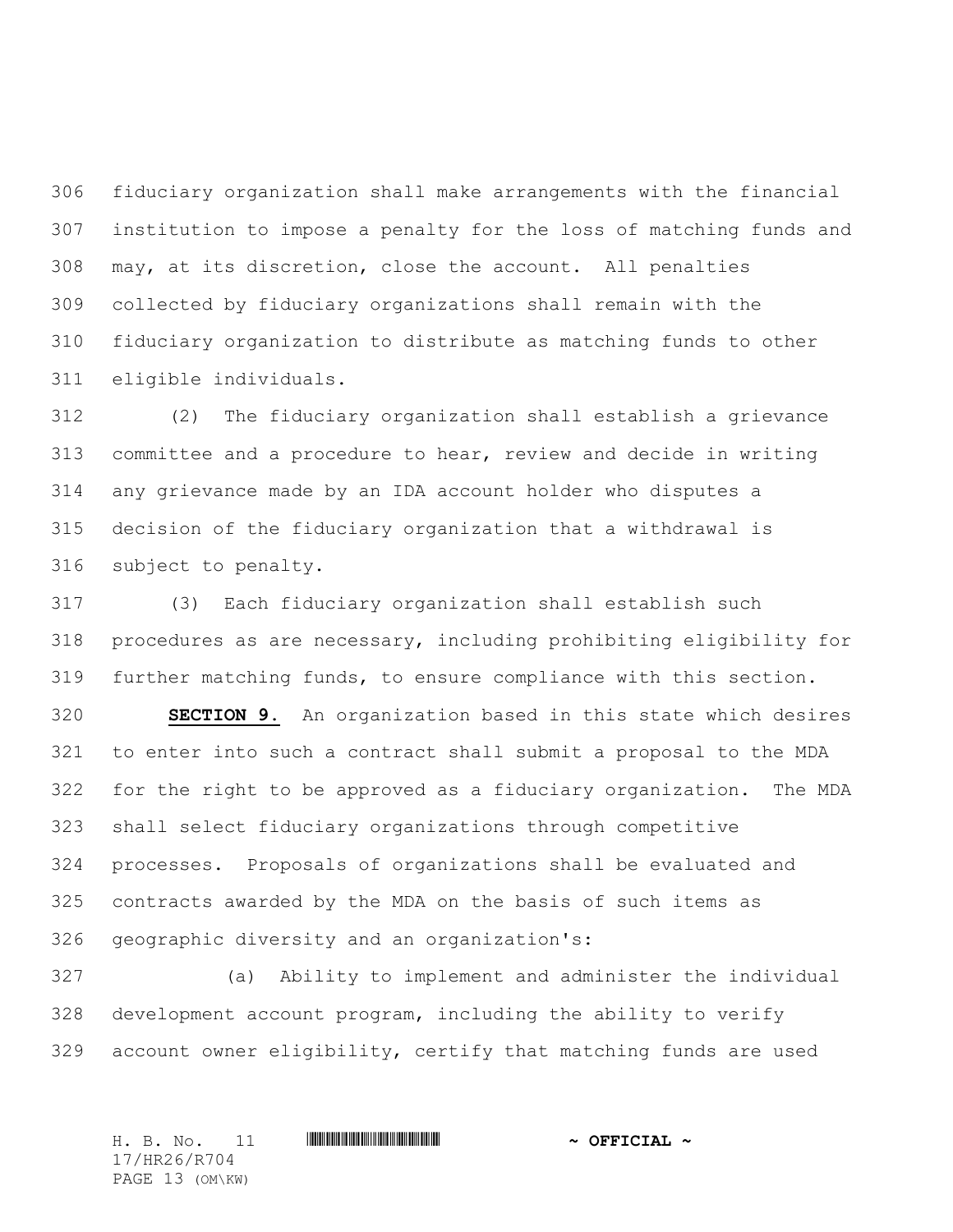only for qualified purposes, and exercise general fiscal

accountability;

 (b) Capacity to provide or raise matching funds for the deposits of account owners;

 (c) Ability to provide safe and secure investments for individual accounts;

 (d) Overall administrative capacity, including, but not limited to, the certifications or verifications required to assure compliance with eligibility requirements, authorized uses of the accounts, matching contributions by individuals or businesses and penalties for unauthorized distributions;

 (e) Capacity to provide, or to arrange for the provisions of, financial counseling, financial literacy education and training specific to the assets the account owners will be purchasing, and other related services to account owners;

 (f) Connection to other activities and programs designed to increase the independence of this state's low-income households and individuals through education and training, homeownership, small business capitalization, and other

asset-building programs;

 (g) Program design, including match rates and savings goals, to lead to asset purchase; and

(h) Operating costs.

 **SECTION 10.** (1) For each contract entered into pursuant to the provisions of this section, the contract shall begin no later

H. B. No. 11 \*HR26/R704\* **~ OFFICIAL ~** 17/HR26/R704 PAGE 14 (OM\KW)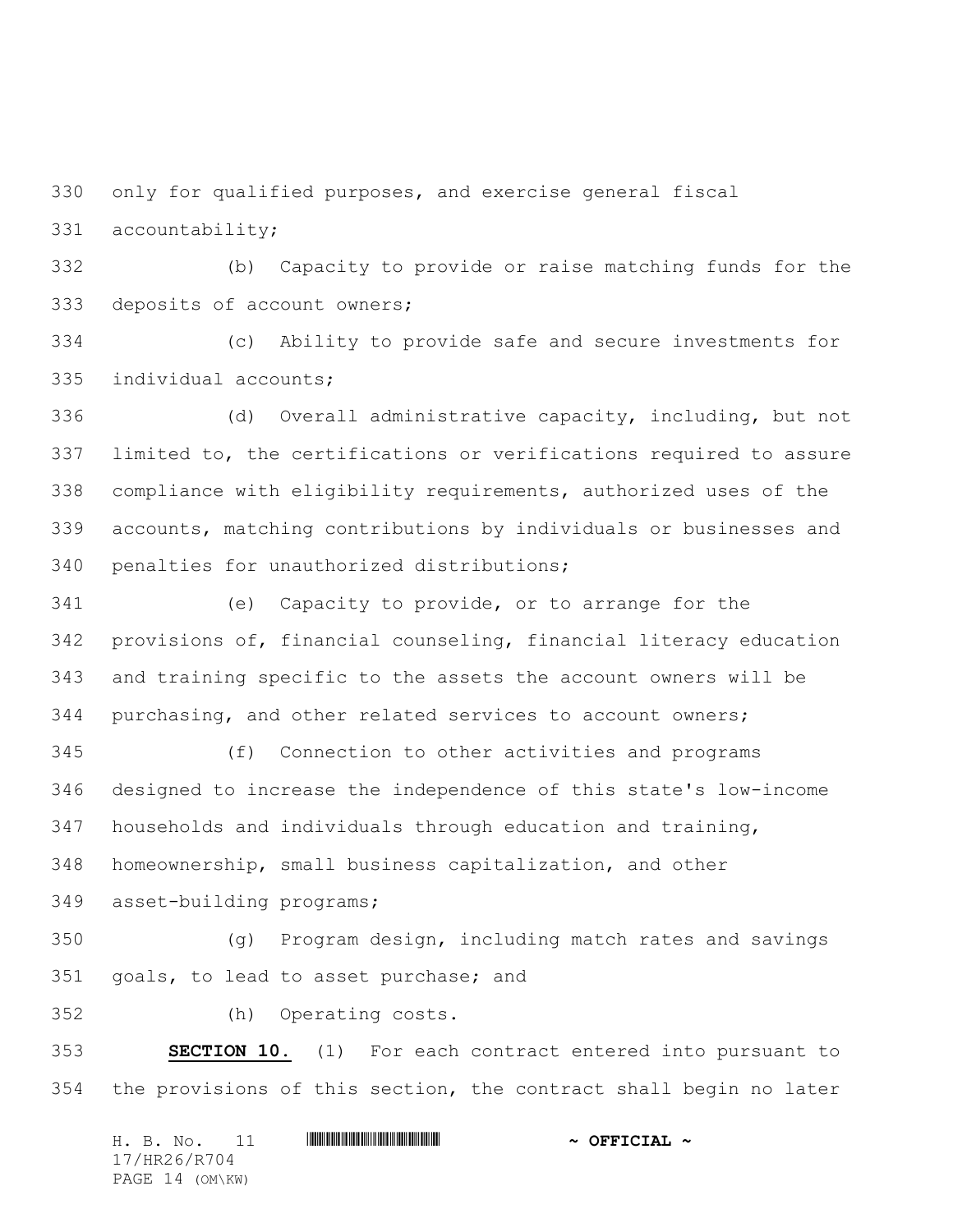than October 1 of each year. The fiduciary organization shall use not less than seventy percent (70%) for matching funds. The fiduciary organization shall use not more than fifteen percent (15%) for operating cost and not more than fifteen percent (15%) for administrative costs.

 (2) Responsibilities of a fiduciary organization shall include, but not be limited to, marketing participation, soliciting matching contributions, counseling project participants, conducting basic economic and financial literacy training and IDA use training for project participants and conducting required verification and compliance activities. Neither a fiduciary organization nor an employee of, or person associated with, a fiduciary organization, shall receive anything of value, other than compensation for services, for any act performed in connection with the establishment of an IDA or in furtherance of the provisions of Sections 1 through 16 of this act.

 (3) Subject to rules promulgated by the MDA, a fiduciary organization has sole authority over, and responsibility for, the administration of individual development accounts. The responsibility of the fiduciary organization extends to all aspects of the account program, including marketing to all eligible individuals and families, soliciting matching funds, counseling account owners, providing financial literacy education and conducting required verification and compliance activities.

H. B. No. 11 \*HR26/R704\* **~ OFFICIAL ~** 17/HR26/R704 PAGE 15 (OM\KW)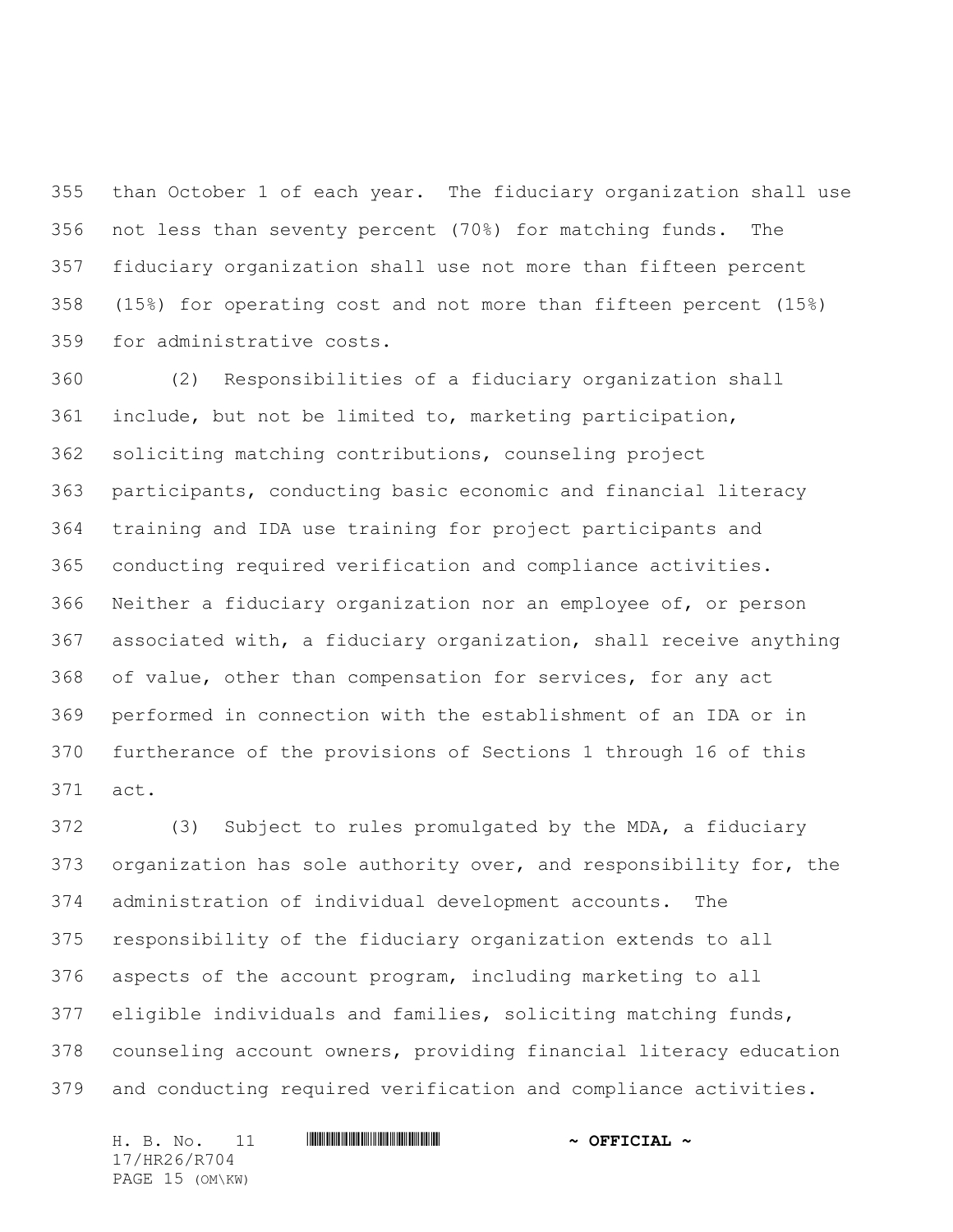The fiduciary organization may establish program provisions as the organization believes necessary to ensure account owner compliance with Sections 1 through 16 of this act.

 (4) A fiduciary organization may act in partnership with other entities, including businesses, government agencies, corporations, nonprofit organizations, community action programs, community development corporations, housing authorities and faith-based entities, to assist in the fulfillment of its responsibilities under Sections 1 through 16 of this act.

 (5) A fiduciary organization may use a reasonable portion of money allocated by the Legislature to the individual development account program for administration, operation and research, and evaluation purposes. A fiduciary organization may not expend more than fifteen percent (15%) of allocated funds for those purposes. Research can be conducted in partnership with a university or state-funding organization.

 (6) A fiduciary organization selected by the MDA to administer funds allocated by the MDA for family empowerment initiative purposes shall provide the MDA an annual report based on regularly collected data of the fiduciary organization's family empowerment initiative program activity. The report shall be filed not later than ninety (90) days after the end of the fiscal year. The report shall include, but is not limited to, the following:

H. B. No. 11 \*HR26/R704\* **~ OFFICIAL ~** 17/HR26/R704 PAGE 16 (OM\KW)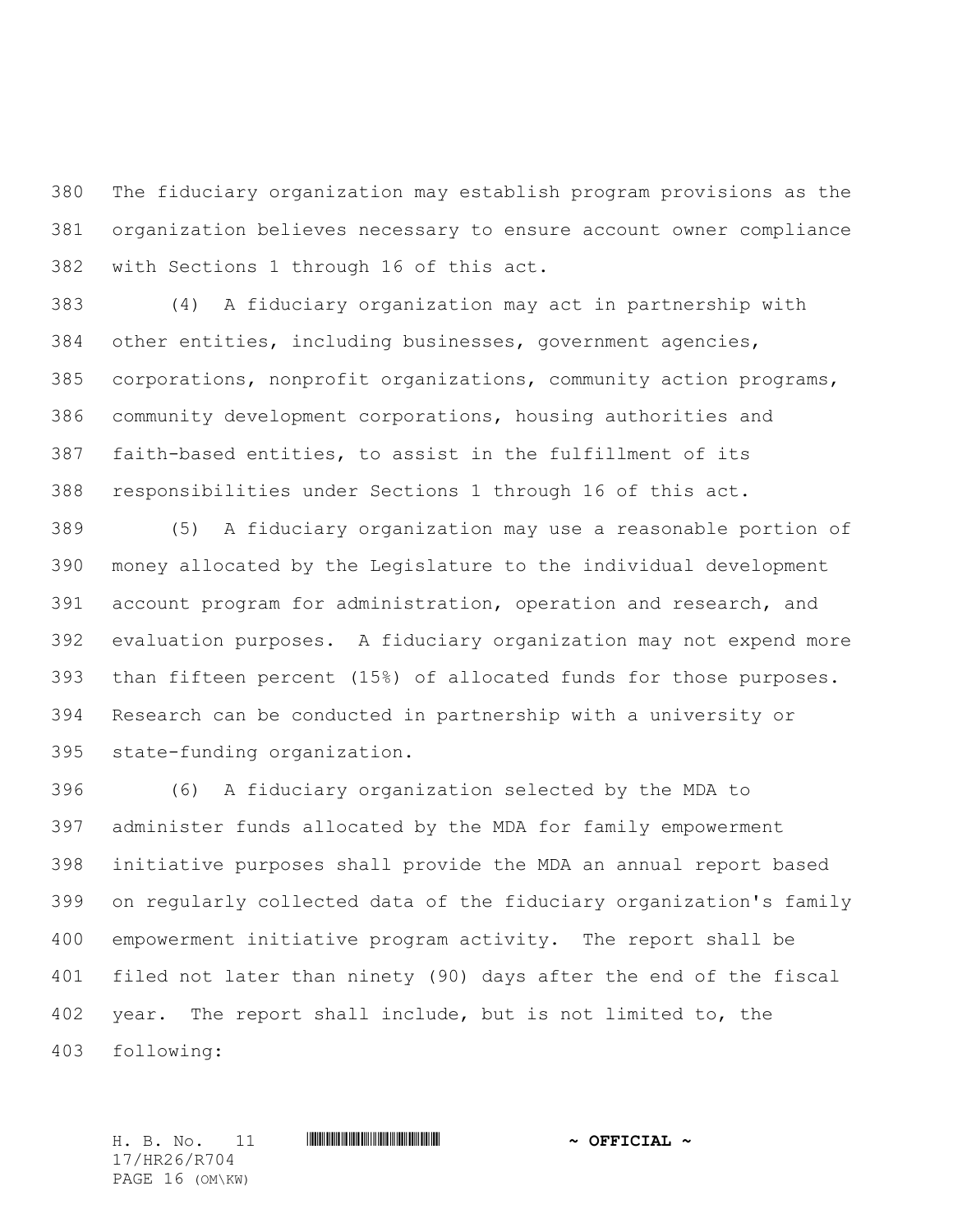(a) The number of individual development accounts administered by the fiduciary organization.

 (b) The amount of deposits and matching funds for each account.

(c) The asset purchase goal of each account.

(d) The number of withdrawals made.

 (e) Any other information the MDA may require for the purpose of determining whether the family empowerment initiative program is achieving the purposes for which it was established.

 (7) Each fiduciary organization shall provide quarterly to the MDA the following information:

 (a) The number of individuals making deposits into an IDA;

(b) The amounts deposited in the IDA;

(c) The amounts not yet allocated to IDAs;

(d) The amounts withdrawn from the individual

 development accounts and the purposes for which the amounts were withdrawn;

422 (e) The balances remaining in the IDAs;

 (f) The service configurations (such as peer support, structured planning exercises, mentoring and case management) which increased the rate and consistency of participation in the demonstration project and how such configurations varied among different populations or communities; and

H. B. No. 11 \*HR26/R704\* **~ OFFICIAL ~** 17/HR26/R704 PAGE 17 (OM\KW)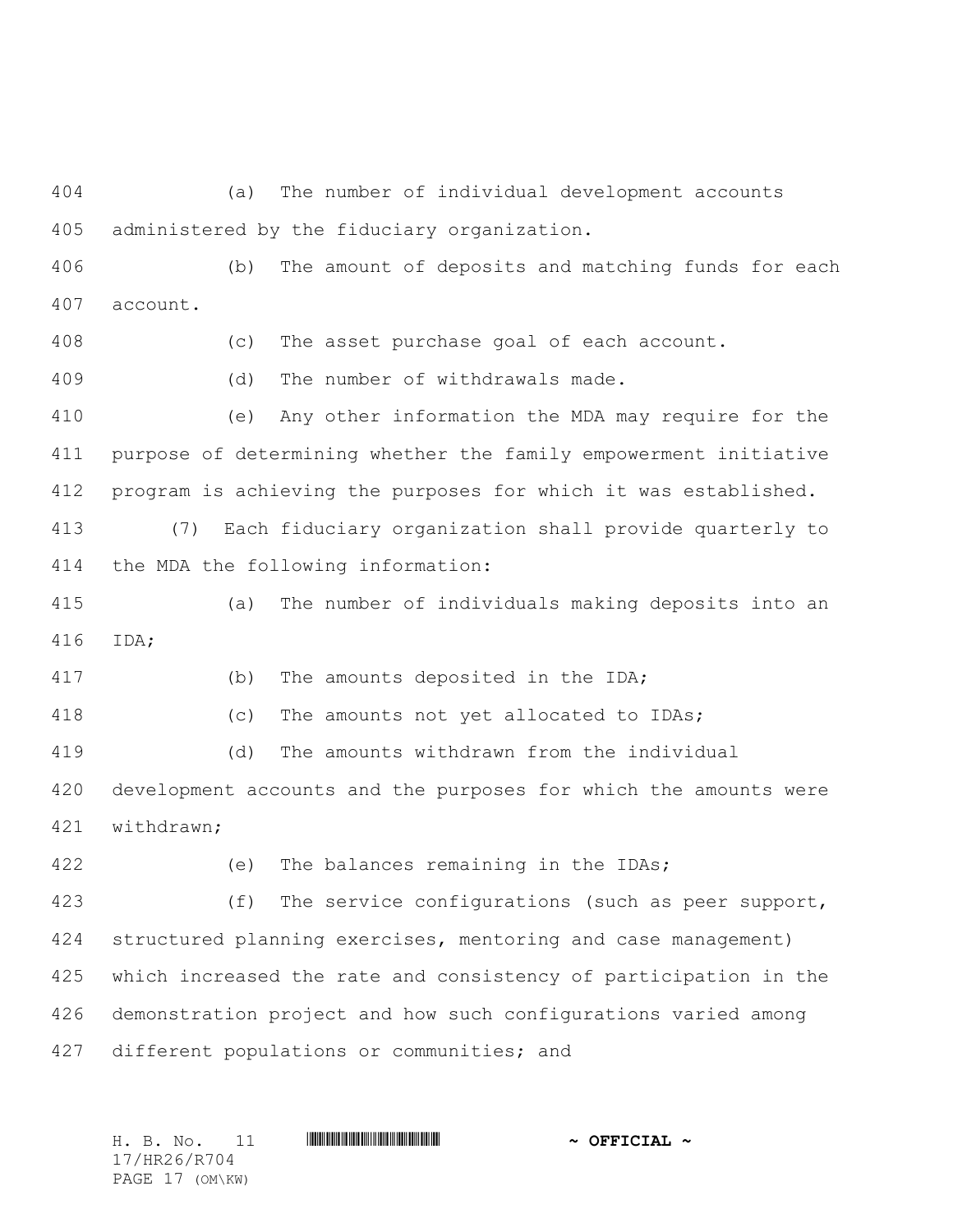(g) The number of grievances filed, the resolution of the grievances, and any penalties imposed.

 (8) The MDA shall make all reasonable and necessary rules to ensure the fiduciary organization's compliance with Sections 1 through 16 of this act.

 **SECTION 11.** The MDA shall prepare a written report annually regarding the implementation of the Family Empowerment Initiative and shall make recommendations for improving the program. The report shall be filed with the Secretary of the Senate and the Clerk of the House of Representatives on or before August 1 of each year.

 **SECTION 12.** Financial institutions holding individual development accounts, at a minimum, shall:

 (a) Keep the account in the name of the account owner. (b) Permit deposits to be made in the account.

 (c) Require the account to earn a market rate of interest.

 (d) Maintain the individual development accounts as fee free.

 (e) Permit the account owner, after obtaining the written authorization of the fiduciary organization, to withdraw money from the account for any qualified purpose.

 **SECTION 13.** Any individual, business, organization or other entity may contribute matching funds to a fiduciary organization.

|              |  | H. B. No. 11    |  |  |  | $\sim$ OFFICIAL $\sim$ |  |  |  |
|--------------|--|-----------------|--|--|--|------------------------|--|--|--|
| 17/HR26/R704 |  |                 |  |  |  |                        |  |  |  |
|              |  | PAGE 18 (OM\KW) |  |  |  |                        |  |  |  |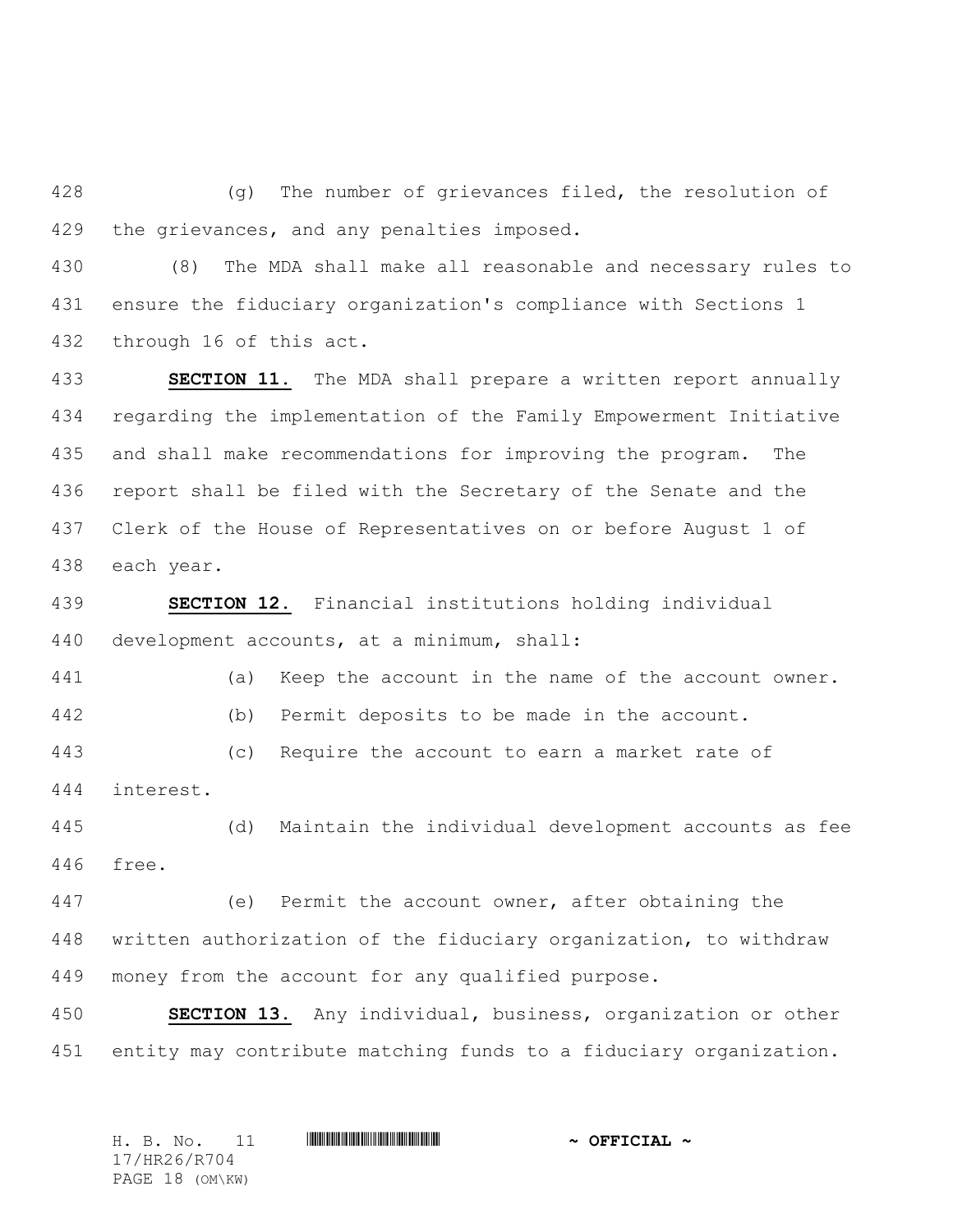The funds shall be designated to the fiduciary organization to allocate to all its participants on a proportionate basis.

 **SECTION 14.** (1) An account owner's savings and matching funds shall not affect his or her eligibility for any means tested public benefits, including, but not limited to, Medicaid, state children's health insurance programs, Temporary Assistance to Needy Families (TANF), Supplemental Nutrition Assistance Program (SNAP), supplemental security income, government subsidized foster care and adoption payments and child care or housing payments.

 (2) Except as otherwise provided in this section, funds deposited in individual development accounts shall not be counted as income, assets or resources of the account owner for the purpose of determining financial eligibility for assistance or service pursuant to any federal, federally assisted, state, or municipal program based on need.

 (3) Except as otherwise provided in this section, money deposited into individual development accounts shall not be included in gross income for income tax purposes. Any amount withdrawn from a parallel account shall not be included in an eligible individual's gross income for income tax purposes.

 (4) Monies withdrawn from an individual development account shall not be included in gross income unless it is not used for a qualified purpose.

 **SECTION 15.** The MDA shall not be obligated to fund individual development parallel accounts or be obligated to enter

H. B. No. 11 \*HR26/R704\* **~ OFFICIAL ~** 17/HR26/R704 PAGE 19 (OM\KW)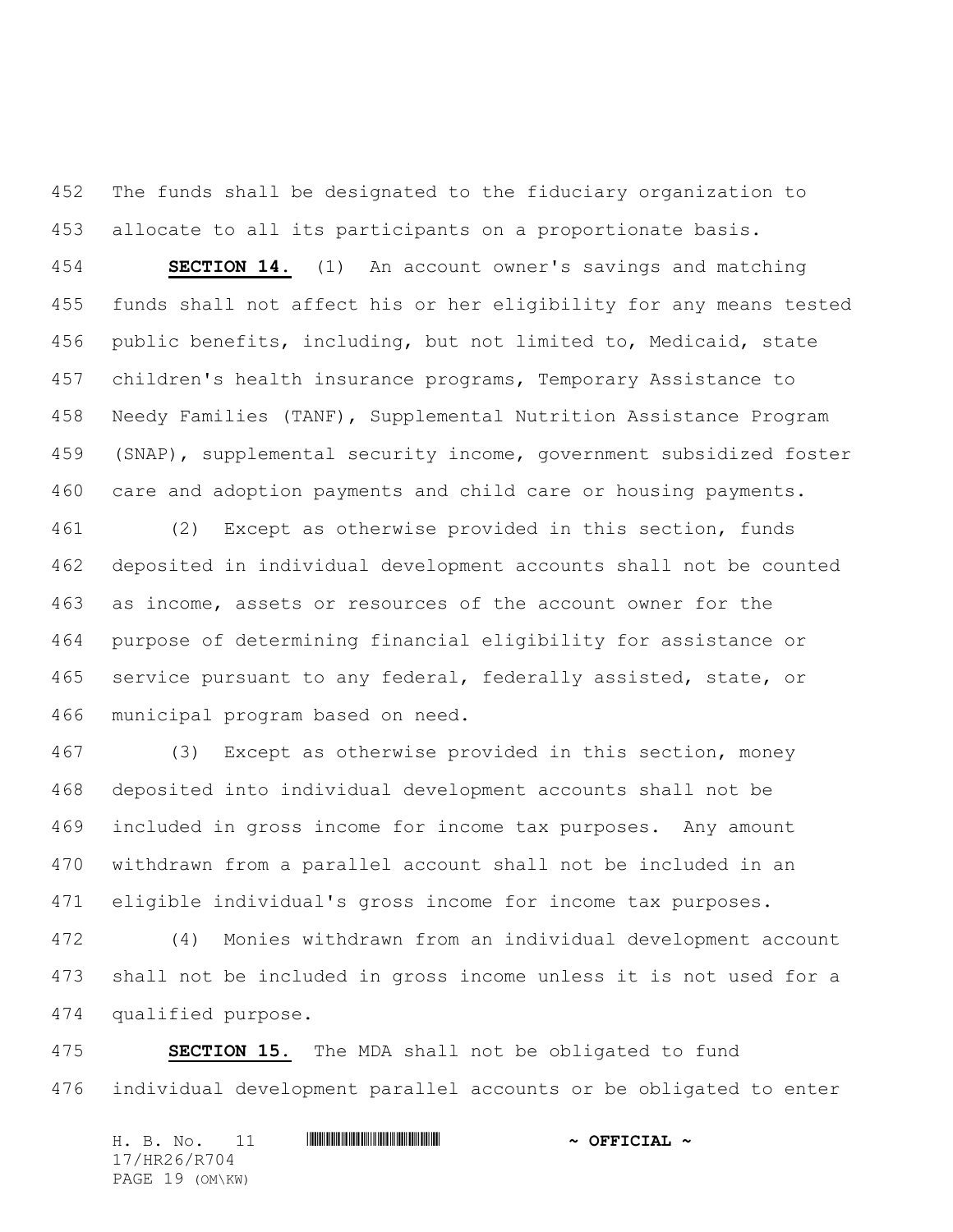into contracts with fiduciary organizations unless the Legislature appropriates funding for the establishment of a family empowerment initiative program, nor shall the MDA be obligated to spend funds on a family empowerment initiative program above the amount appropriated by the Legislature for the program.

 **SECTION 16.** (1) There shall be allowed a credit against the income tax liability imposed by Chapter 7, Title 27, Mississippi Code of 1972, to a taxpayer who contributes to a fiduciary organization created under Sections 1 through 16 of this act in an amount equal to fifty percent (50%) of the amount of matching funds contributed to a fiduciary organization during the calendar year.

 (2) The amount of the credit that may be used by a taxpayer for a taxable year shall not exceed the lesser of Twenty-five Thousand Dollars (\$25,000.00) or the amount of income tax otherwise due. Any unused portion of the credit may be carried forward for three (3) consecutive years from the close of the tax year in which the credit was earned.

 (3) To claim the credit authorized by this section, a taxpayer must notify the fiduciary organization that the taxpayer intends to make a contribution and the amount of the contribution. The fiduciary organization shall then notify the Department of Revenue and request a certification from the department certifying the amount of the tax credit to which the taxpayer is entitled if the contribution is made. The fiduciary organization shall

H. B. No. 11 \*HR26/R704\* **~ OFFICIAL ~** 17/HR26/R704 PAGE 20 (OM\KW)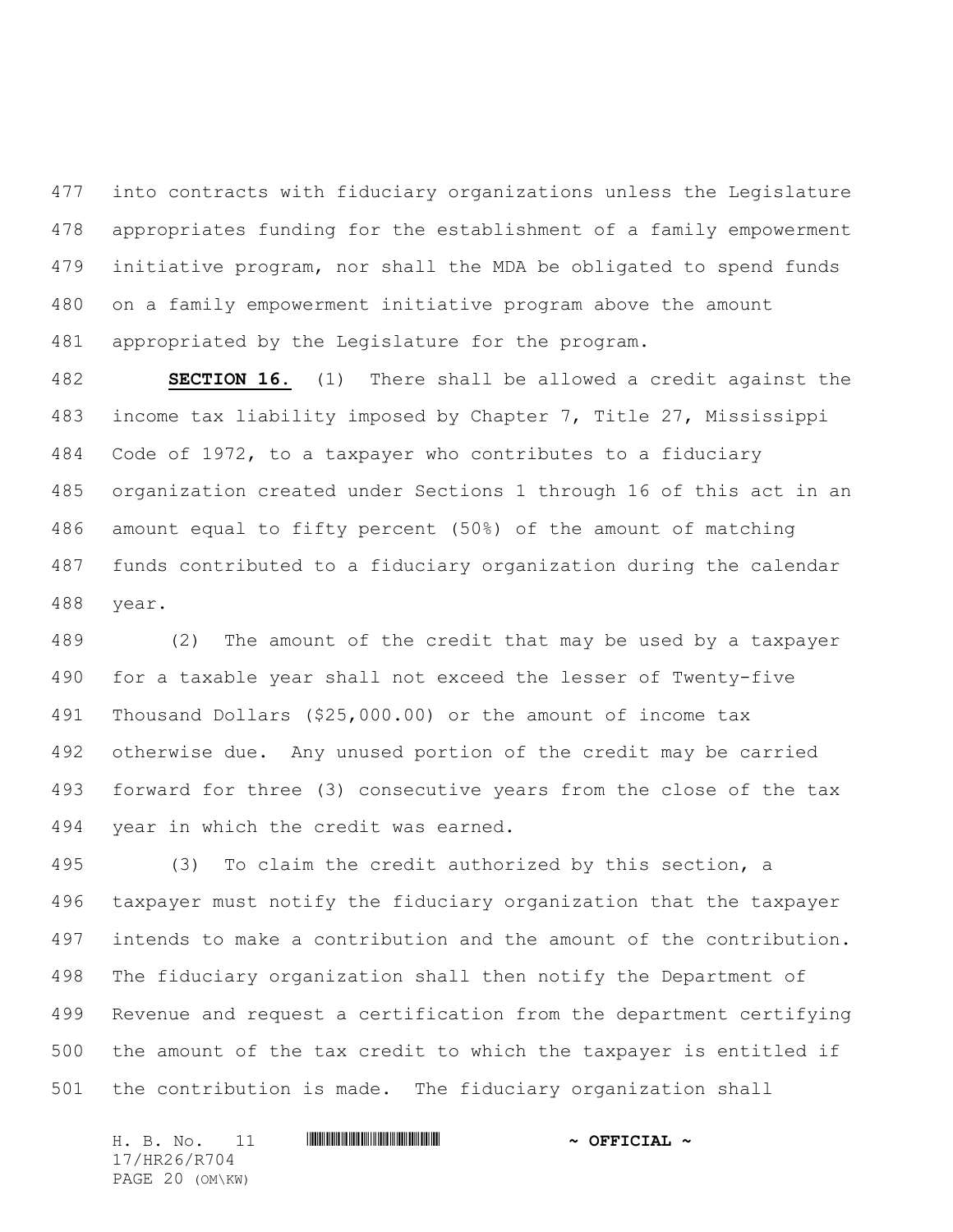deliver the certification to the taxpayer upon receipt of the contribution.

 (4) A taxpayer shall file the certificate with the taxpayer's income tax return for the first year in which the taxpayer claims the tax credit authorized by this section.

 (5) The total amount of tax credits certified under this section shall not exceed One Hundred Thousand Dollars (\$100,000.00) per calendar year.

 (6) The Department of Revenue shall promulgate any regulations necessary to carry out the provisions of this section.

 **SECTION 17.** Section 27-7-15, Mississippi Code of 1972, is amended as follows:

 27-7-15. (1) For the purposes of this article, except as otherwise provided, the term "gross income" means and includes the income of a taxpayer derived from salaries, wages, fees or compensation for service, of whatever kind and in whatever form paid, including income from governmental agencies and subdivisions thereof; or from professions, vocations, trades, businesses, commerce or sales, or renting or dealing in property, or reacquired property; also from annuities, interest, rents, dividends, securities, insurance premiums, reinsurance premiums, considerations for supplemental insurance contracts, or the transaction of any business carried on for gain or profit, or gains, or profits, and income derived from any source whatever and in whatever form paid. The amount of all such items of income

H. B. No. 11 \*HR26/R704\* **~ OFFICIAL ~** 17/HR26/R704 PAGE 21 (OM\KW)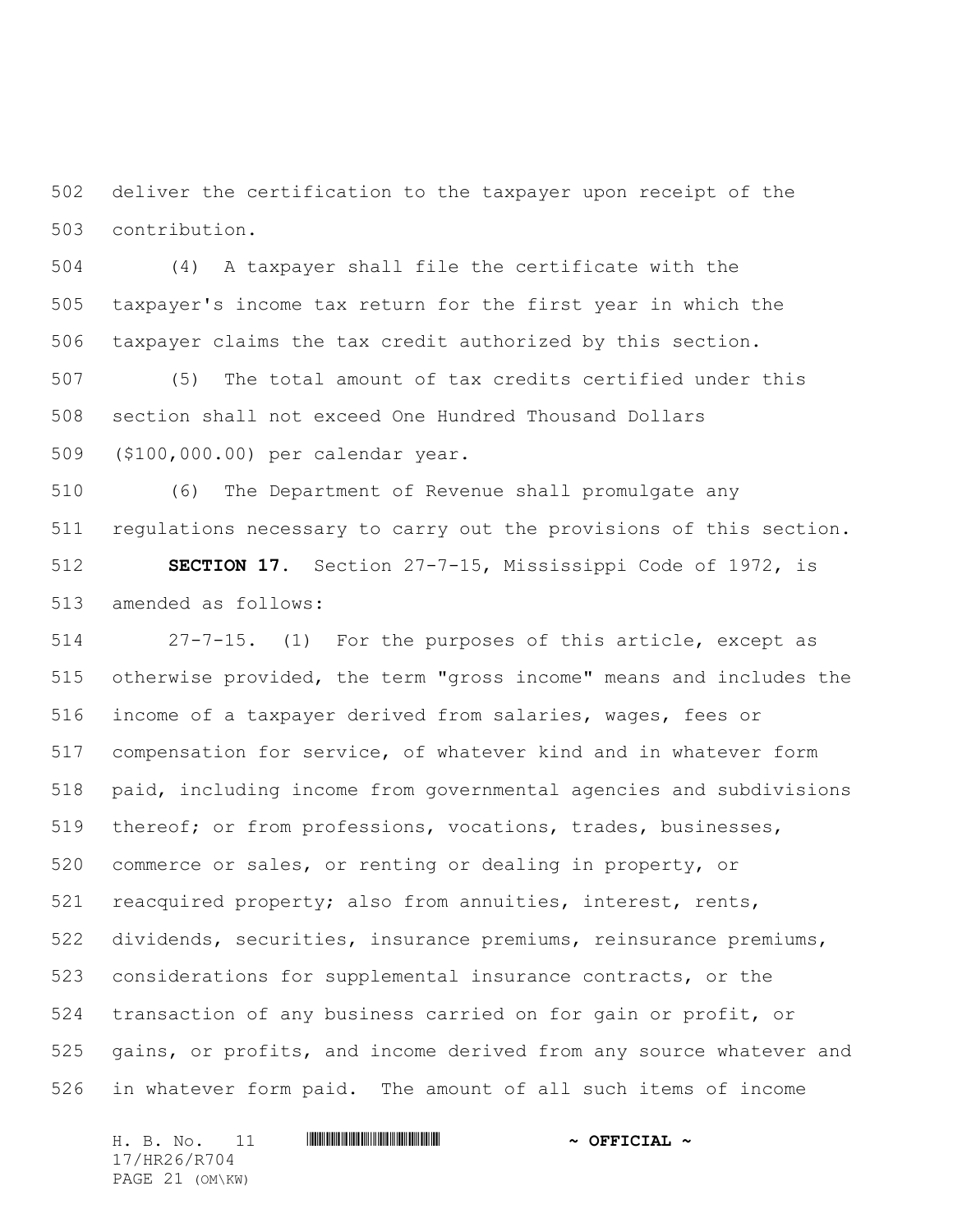shall be included in the gross income for the taxable year in which received by the taxpayer. The amount by which an eligible employee's salary is reduced pursuant to a salary reduction agreement authorized under Section 25-17-5 shall be excluded from the term "gross income" within the meaning of this article.

 (2) In determining gross income for the purpose of this section, the following, under regulations prescribed by the commissioner, shall be applicable:

 (a) **Dealers in property.** Federal rules, regulations and revenue procedures shall be followed with respect to installment sales unless a transaction results in the shifting of income from inside the state to outside the state.

## (b) **Casual sales of property.**

 (i) Prior to January 1, 2001, federal rules, regulations and revenue procedures shall be followed with respect to installment sales except they shall be applied and administered as if H.R. 3594, the Installment Tax Correction Act of 2000 of the 106th Congress, had not been enacted. This provision will generally affect taxpayers, reporting on the accrual method of accounting, entering into installment note agreements on or after December 17, 1999. Any gain or profit resulting from the casual sale of property will be recognized in the year of sale.

 (ii) From and after January 1, 2001, federal rules, regulations and revenue procedures shall be followed with respect to installment sales except as provided in this

| H. B. No. |  |                 |  | $\sim$ OFFICIAL $\sim$ |
|-----------|--|-----------------|--|------------------------|
|           |  | 17/HR26/R704    |  |                        |
|           |  | PAGE 22 (OM\KW) |  |                        |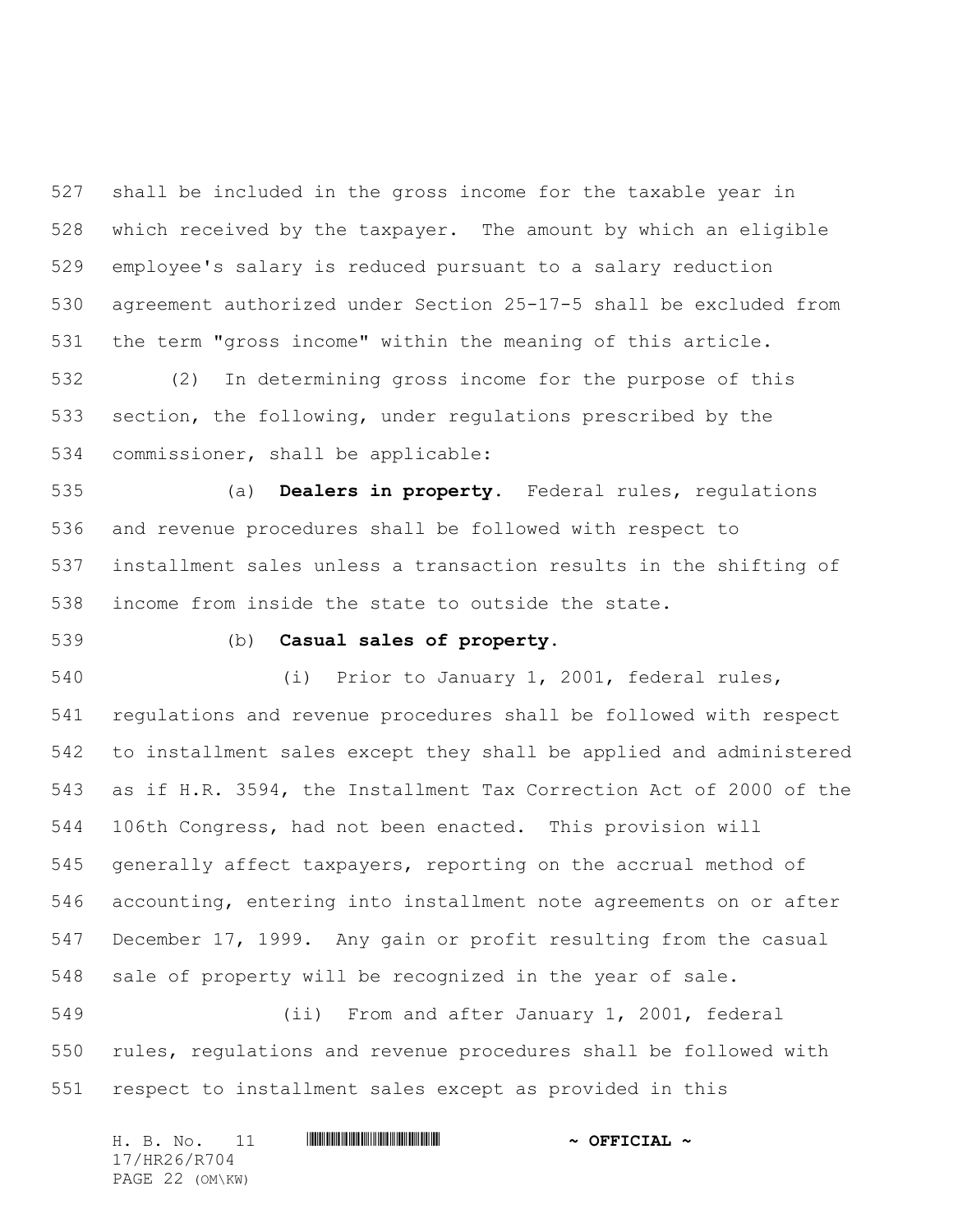subparagraph (ii). Gain or profit from the casual sale of property shall be recognized in the year of sale. When a taxpayer recognizes gain on the casual sale of property in which the gain is deferred for federal income tax purposes, a taxpayer may elect to defer the payment of tax resulting from the gain as allowed and to the extent provided under regulations prescribed by the commissioner. If the payment of the tax is made on a deferred basis, the tax shall be computed based on the applicable rate for the income reported in the year the payment is made. Except as otherwise provided in subparagraph (iii) of this paragraph (b), deferring the payment of the tax shall not affect the liability for the tax. If at any time the installment note is sold, contributed, transferred or disposed of in any manner and for any purpose by the original note holder, or the original note holder is merged, liquidated, dissolved or withdrawn from this state, then all deferred tax payments under this section shall immediately become due and payable.

 (iii) If the selling price of the property is reduced by any alteration in the terms of an installment note, including default by the purchaser, the gain to be recognized is recomputed based on the adjusted selling price in the same manner as for federal income tax purposes. The tax on this amount, less the previously paid tax on the recognized gain, is payable over the period of the remaining installments. If the tax on the previously recognized gain has been paid in full to this state,

H. B. No. 11 \*HR26/R704\* **~ OFFICIAL ~** 17/HR26/R704 PAGE 23 (OM\KW)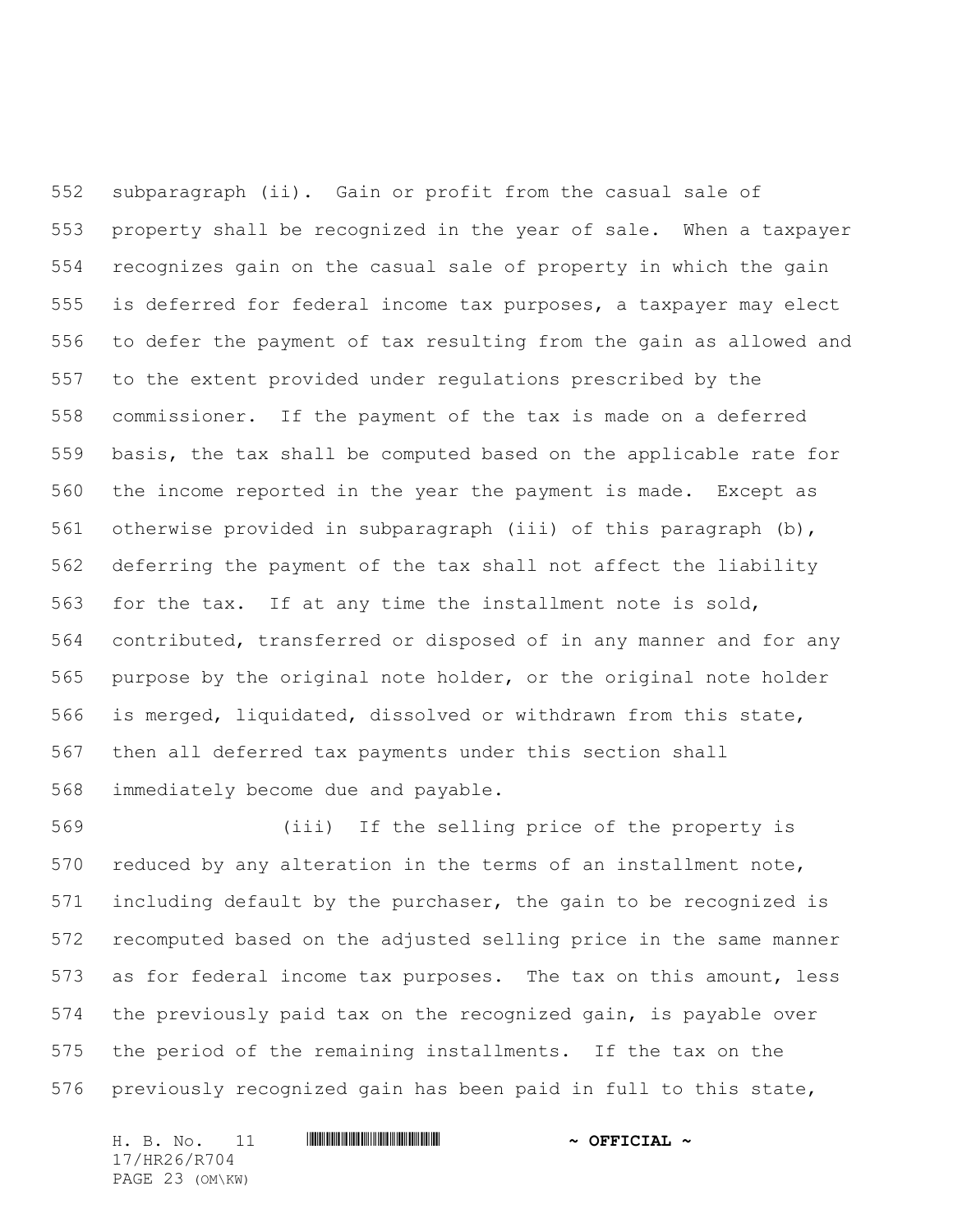the return on which the payment was made may be amended for this purpose only. The statute of limitations in Section 27-7-49 shall not bar an amended return for this purpose.

 (c) **Reserves of insurance companies.** In the case of insurance companies, any amounts in excess of the legally required reserves shall be included as gross income.

 (d) **Affiliated companies or persons.** As regards sales, exchanges or payments for services from one to another of affiliated companies or persons or under other circumstances where the relation between the buyer and seller is such that gross proceeds from the sale or the value of the exchange or the payment for services are not indicative of the true value of the subject matter of the sale, exchange or payment for services, the commissioner shall prescribe uniform and equitable rules for determining the true value of the gross income, gross sales, exchanges or payment for services, or require consolidated returns of affiliates.

 (e) **Alimony and separate maintenance payments.** The federal rules, regulations and revenue procedures in determining the deductibility and taxability of alimony payments shall be followed in this state.

 (f) **Reimbursement for expenses of moving.** There shall be included in gross income (as compensation for services) any amount received or accrued, directly or indirectly, by an individual as a payment for or reimbursement of expenses of moving

H. B. No. 11 \*HR26/R704\* **~ OFFICIAL ~** 17/HR26/R704 PAGE 24 (OM\KW)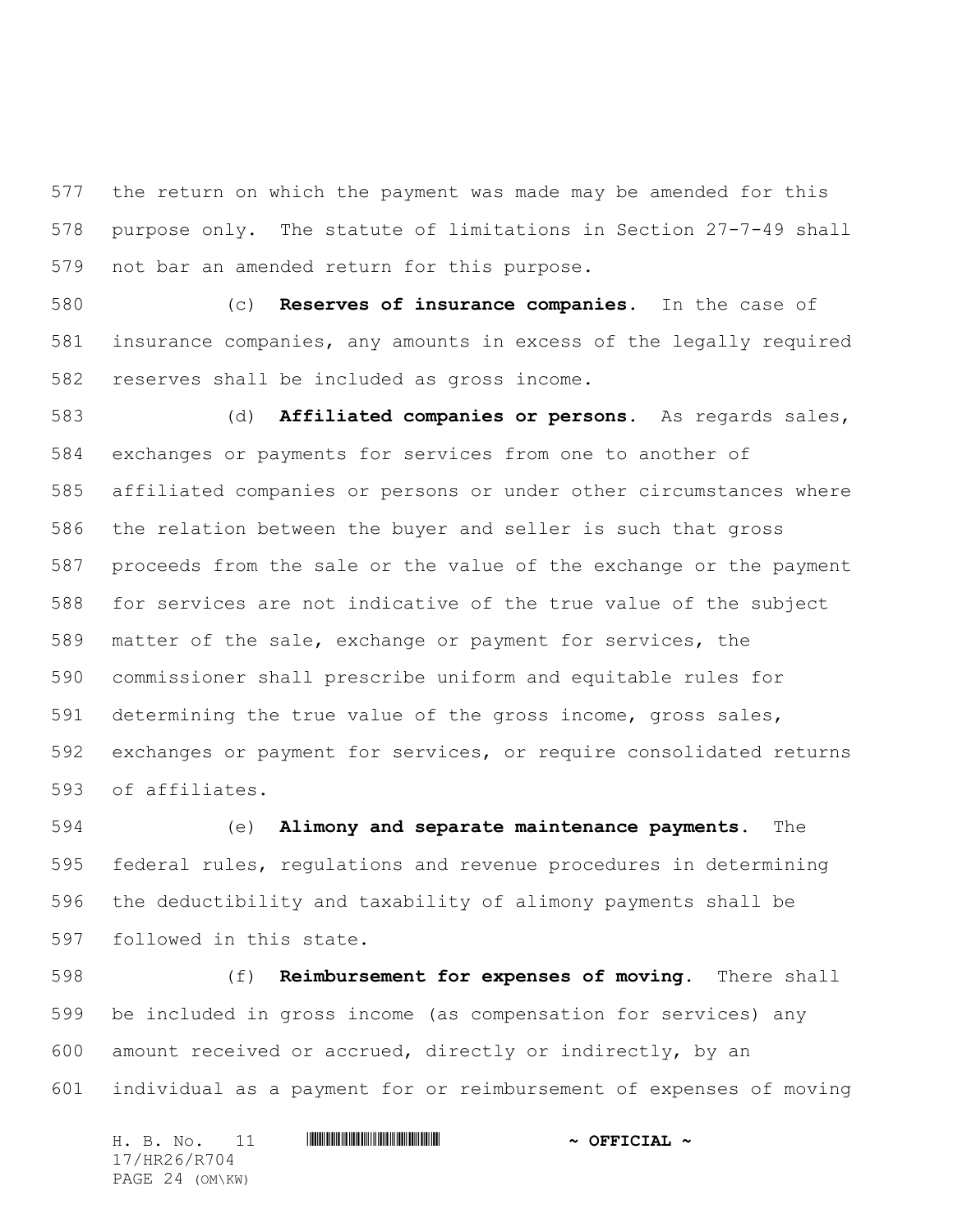from one residence to another residence which is attributable to employment or self-employment.

 (3) In the case of taxpayers other than residents, gross income includes gross income from sources within this state.

 (4) The words "gross income" do not include the following items of income which shall be exempt from taxation under this article:

 (a) The proceeds of life insurance policies and contracts paid upon the death of the insured. However, the income from the proceeds of such policies or contracts shall be included in the gross income.

 (b) The amount received by the insured as a return of premium or premiums paid by him under life insurance policies, endowment, or annuity contracts, either during the term or at maturity or upon surrender of the contract.

 (c) The value of property acquired by gift, bequest, devise or descent, but the income from such property shall be included in the gross income.

 (d) Interest upon the obligations of the United States or its possessions, or securities issued under the provisions of the Federal Farm Loan Act of 1916, or bonds issued by the War Finance Corporation, or obligations of the State of Mississippi or political subdivisions thereof.

 (e) The amounts received through accident or health insurance as compensation for personal injuries or sickness, plus

H. B. No. 11 \*HR26/R704\* **~ OFFICIAL ~** 17/HR26/R704 PAGE 25 (OM\KW)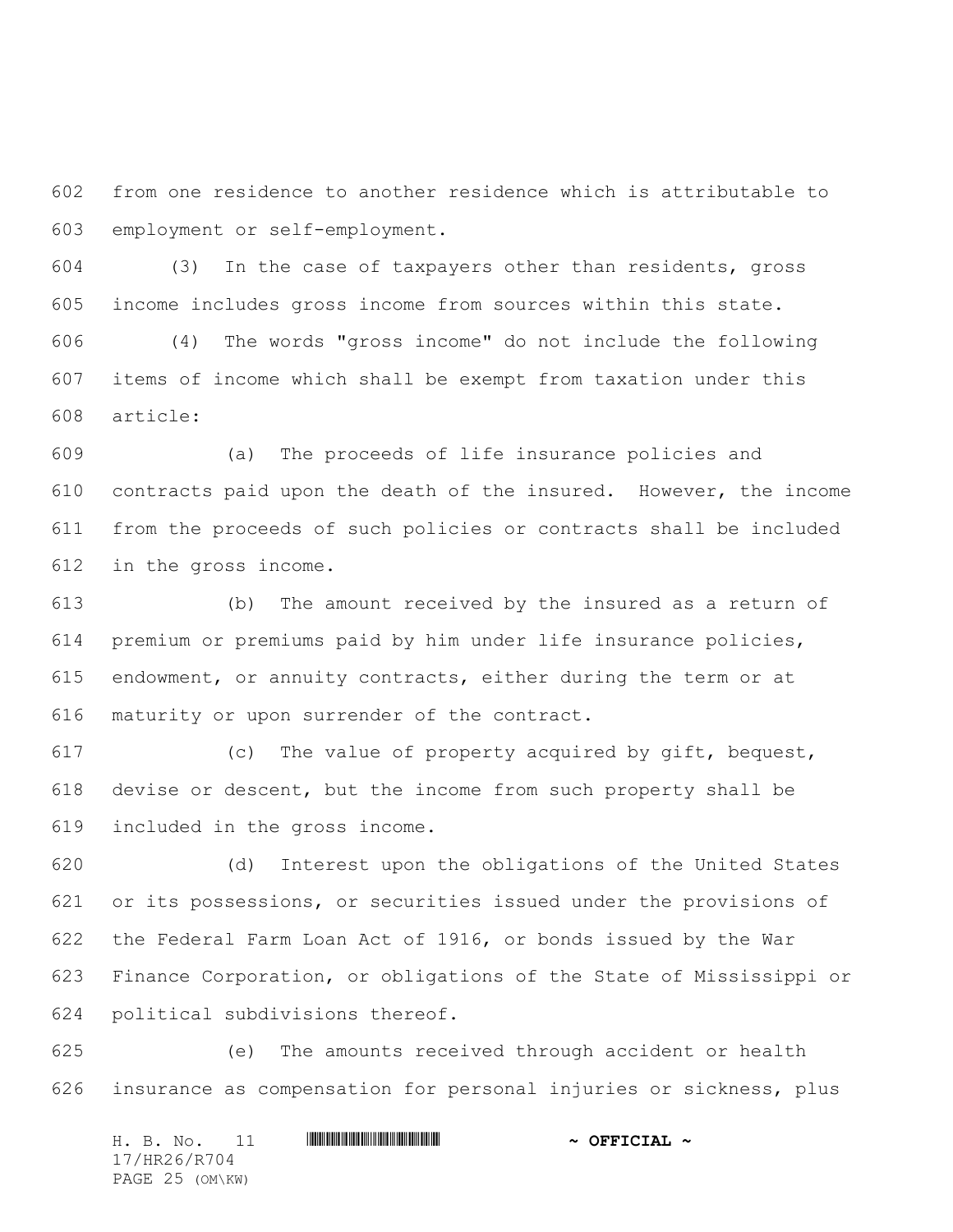the amount of any damages received for such injuries or such sickness or injuries, or through the War Risk Insurance Act, or any law for the benefit or relief of injured or disabled members of the military or naval forces of the United States.

 (f) Income received by any religious denomination or by any institution or trust for moral or mental improvements, religious, Bible, tract, charitable, benevolent, fraternal, missionary, hospital, infirmary, educational, scientific, literary, library, patriotic, historical or cemetery purposes or for two (2) or more of such purposes, if such income be used exclusively for carrying out one or more of such purposes.

 (g) Income received by a domestic corporation which is "taxable in another state" as this term is defined in this article, derived from business activity conducted outside this state. Domestic corporations taxable both within and without the state shall determine Mississippi income on the same basis as provided for foreign corporations under the provisions of this article.

 (h) In case of insurance companies, there shall be excluded from gross income such portion of actual premiums received from an individual policyholder as is paid back or credited to or treated as an abatement of premiums of such policyholder within the taxable year.

 (i) Income from dividends that has already borne a tax as dividend income under the provisions of this article, when such

H. B. No. 11 \*HR26/R704\* **~ OFFICIAL ~** 17/HR26/R704 PAGE 26 (OM\KW)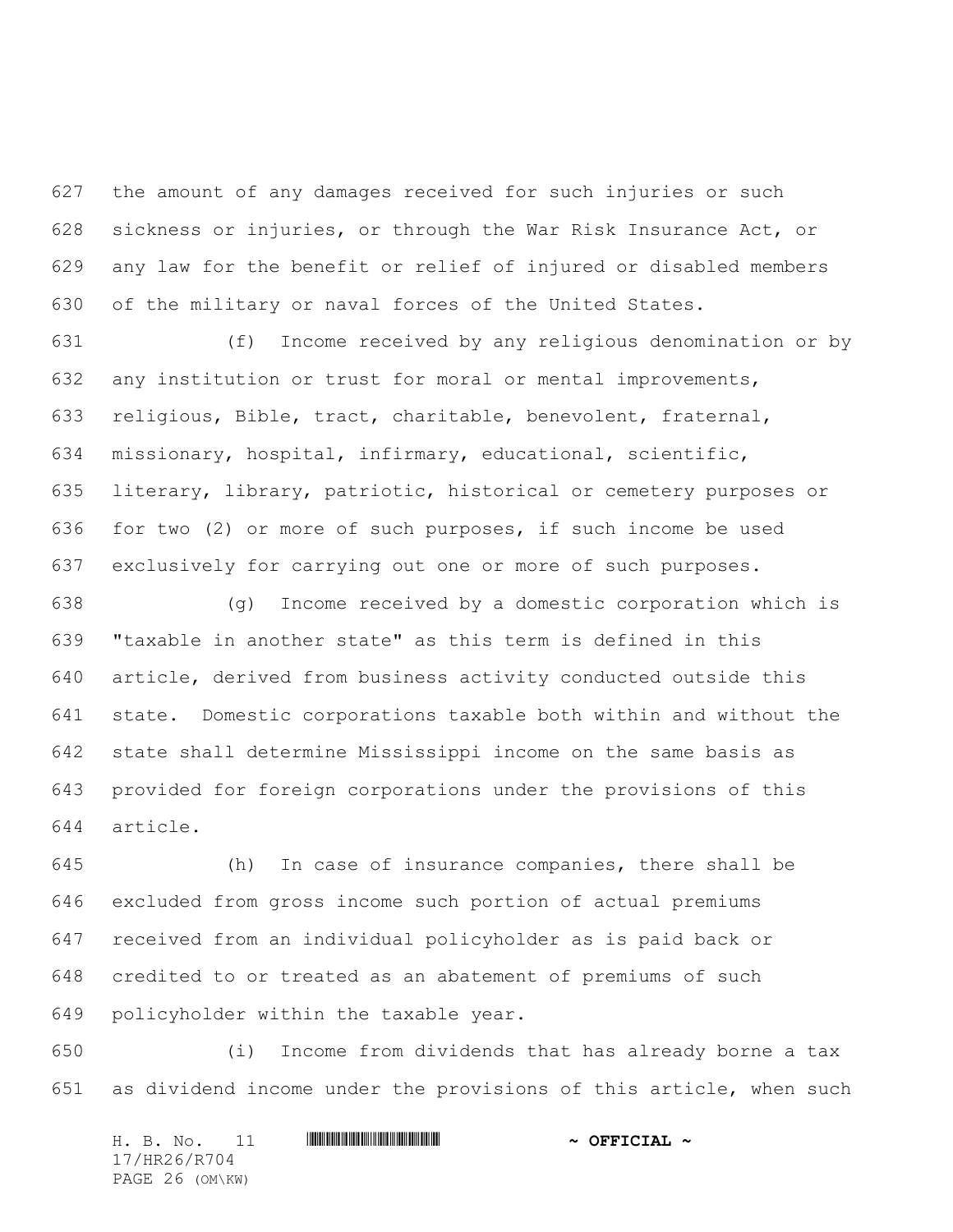dividends may be specifically identified in the possession of the recipient.

 (j) Amounts paid by the United States to a person as added compensation for hazardous duty pay as a member of the Armed Forces of the United States in a combat zone designated by Executive Order of the President of the United States.

 (k) Amounts received as retirement allowances, pensions, annuities or optional retirement allowances paid under the federal Social Security Act, the Railroad Retirement Act, the Federal Civil Service Retirement Act, or any other retirement system of the United States government, retirement allowances paid under the Mississippi Public Employees' Retirement System, Mississippi Highway Safety Patrol Retirement System or any other retirement system of the State of Mississippi or any political subdivision thereof. The exemption allowed under this paragraph (k) shall be available to the spouse or other beneficiary at the death of the primary retiree.

 (l) Amounts received as retirement allowances, pensions, annuities or optional retirement allowances paid by any public or governmental retirement system not designated in paragraph (k) or any private retirement system or plan of which the recipient was a member at any time during the period of his employment. Amounts received as a distribution under a Roth Individual Retirement Account shall be treated in the same manner as provided under the Internal Revenue Code of 1986, as amended.

H. B. No. 11 \*HR26/R704\* **~ OFFICIAL ~** 17/HR26/R704 PAGE 27 (OM\KW)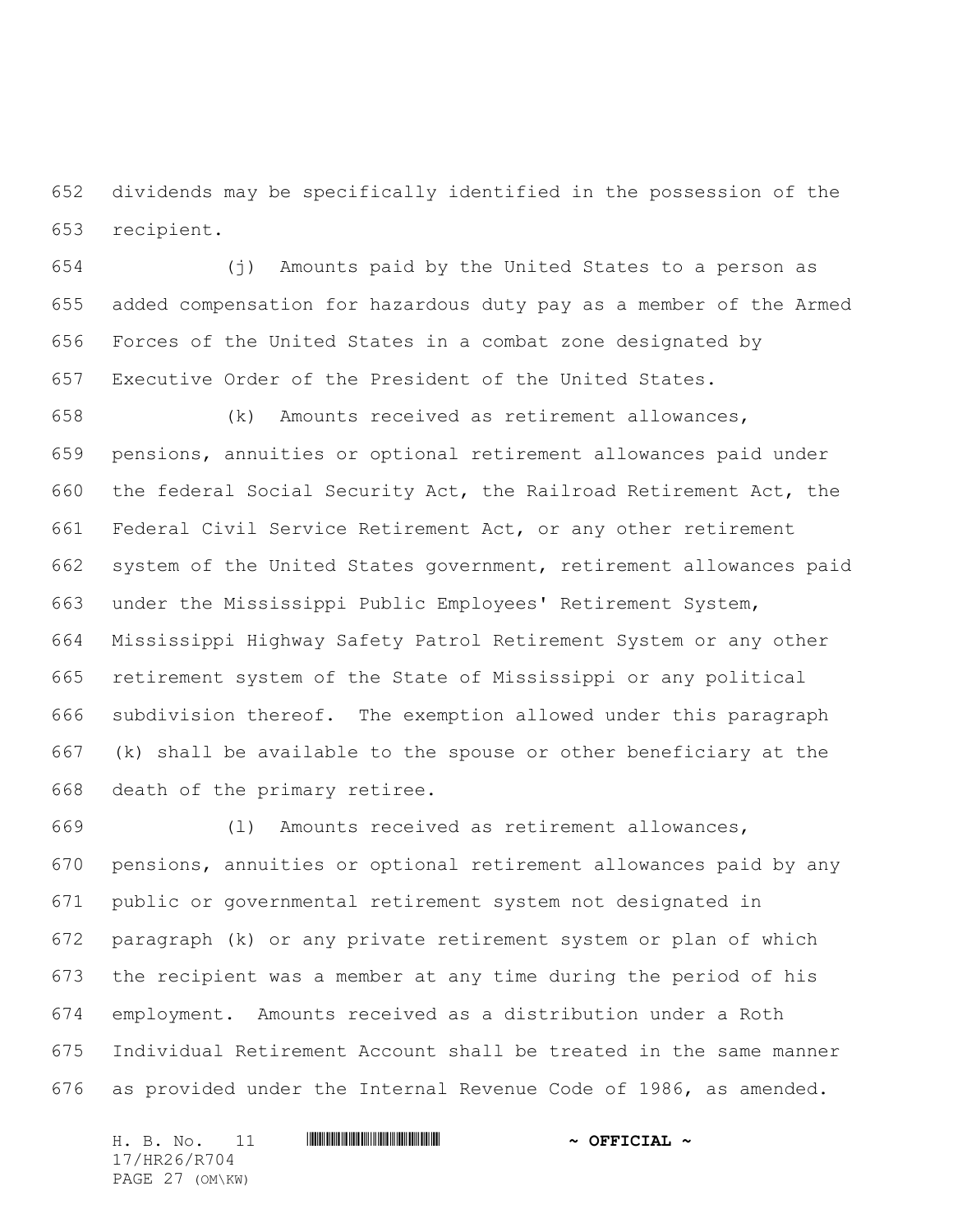The exemption allowed under this paragraph (l) shall be available to the spouse or other beneficiary at the death of the primary retiree.

 (m) National Guard or Reserve Forces of the United States compensation not to exceed the aggregate sum of Five Thousand Dollars (\$5,000.00) for any taxable year through the 2005 taxable year, and not to exceed the aggregate sum of Fifteen Thousand Dollars (\$15,000.00) for any taxable year thereafter.

 (n) Compensation received for active service as a member below the grade of commissioned officer and so much of the compensation as does not exceed the maximum enlisted amount received for active service as a commissioned officer in the Armed Forces of the United States for any month during any part of which such members of the Armed Forces (i) served in a combat zone as designated by Executive Order of the President of the United States or a qualified hazardous duty area as defined by federal law, or both; or (ii) was hospitalized as a result of wounds, disease or injury incurred while serving in such combat zone. For the purposes of this paragraph (n), the term "maximum enlisted amount" means and has the same definition as that term has in 26 USCS 112.

 (o) The proceeds received from federal and state forestry incentive programs.

 (p) The amount representing the difference between the increase of gross income derived from sales for export outside the

H. B. No. 11 \*HR26/R704\* **~ OFFICIAL ~** 17/HR26/R704 PAGE 28 (OM\KW)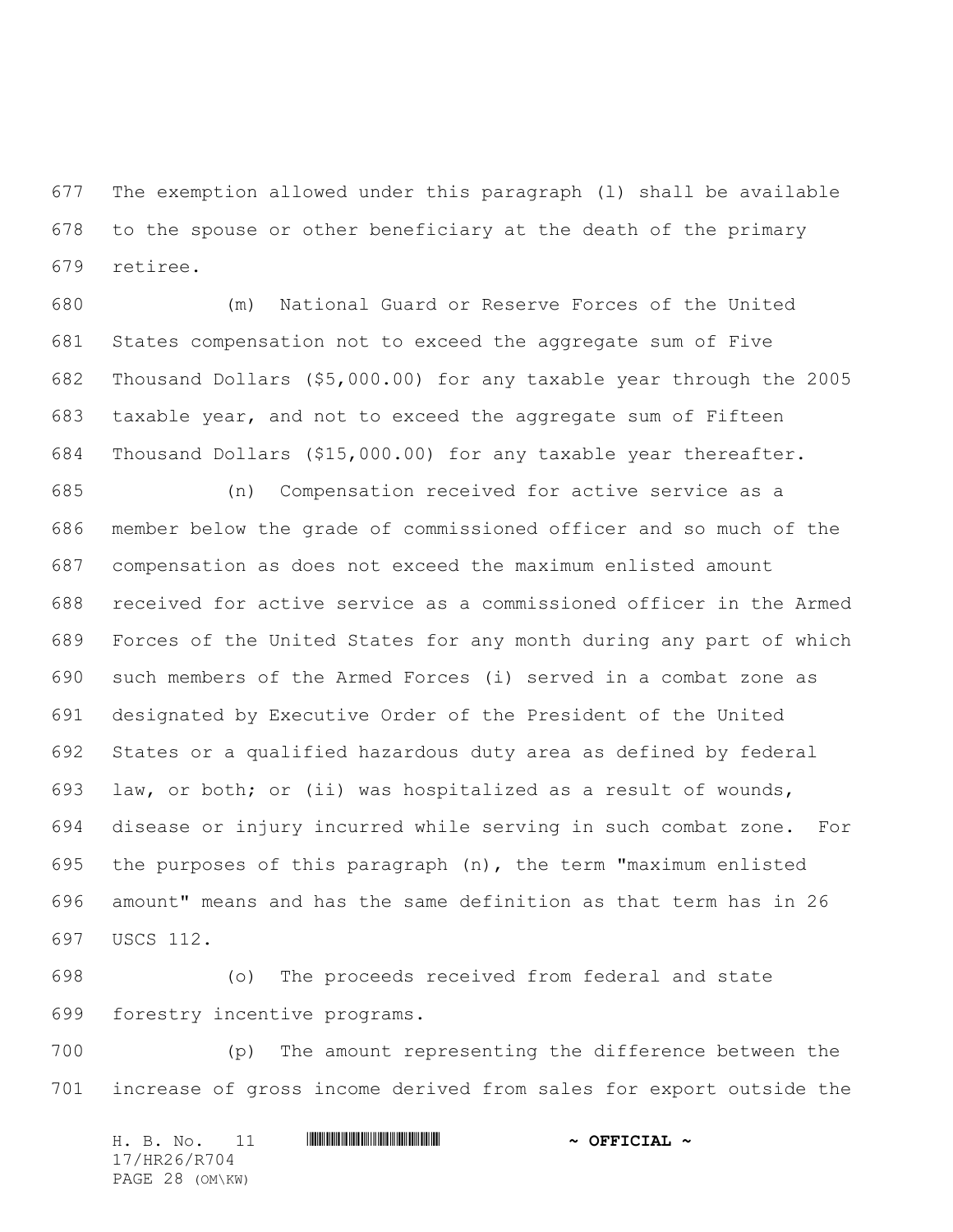United States as compared to the preceding tax year wherein gross income from export sales was highest, and the net increase in expenses attributable to such increased exports. In the absence of direct accounting, the ratio of net profits to total sales may be applied to the increase in export sales. This paragraph (p) shall only apply to businesses located in this state engaging in the international export of Mississippi goods and services. Such goods or services shall have at least fifty percent (50%) of value added at a location in Mississippi.

 (q) Amounts paid by the federal government for the construction of soil conservation systems as required by a conservation plan adopted pursuant to 16 USCS 3801 et seq.

 (r) The amount deposited in a medical savings account, and any interest accrued thereon, that is a part of a medical savings account program as specified in the Medical Savings Account Act under Sections 71-9-1 through 71-9-9; provided, however, that any amount withdrawn from such account for purposes other than paying eligible medical expense or to procure health coverage shall be included in gross income.

 (s) Amounts paid by the Mississippi Soil and Water Conservation Commission from the Mississippi Soil and Water Cost-Share Program for the installation of water quality best management practices.

17/HR26/R704 PAGE 29 (OM\KW)

H. B. No. 11 \*HR26/R704\* **~ OFFICIAL ~**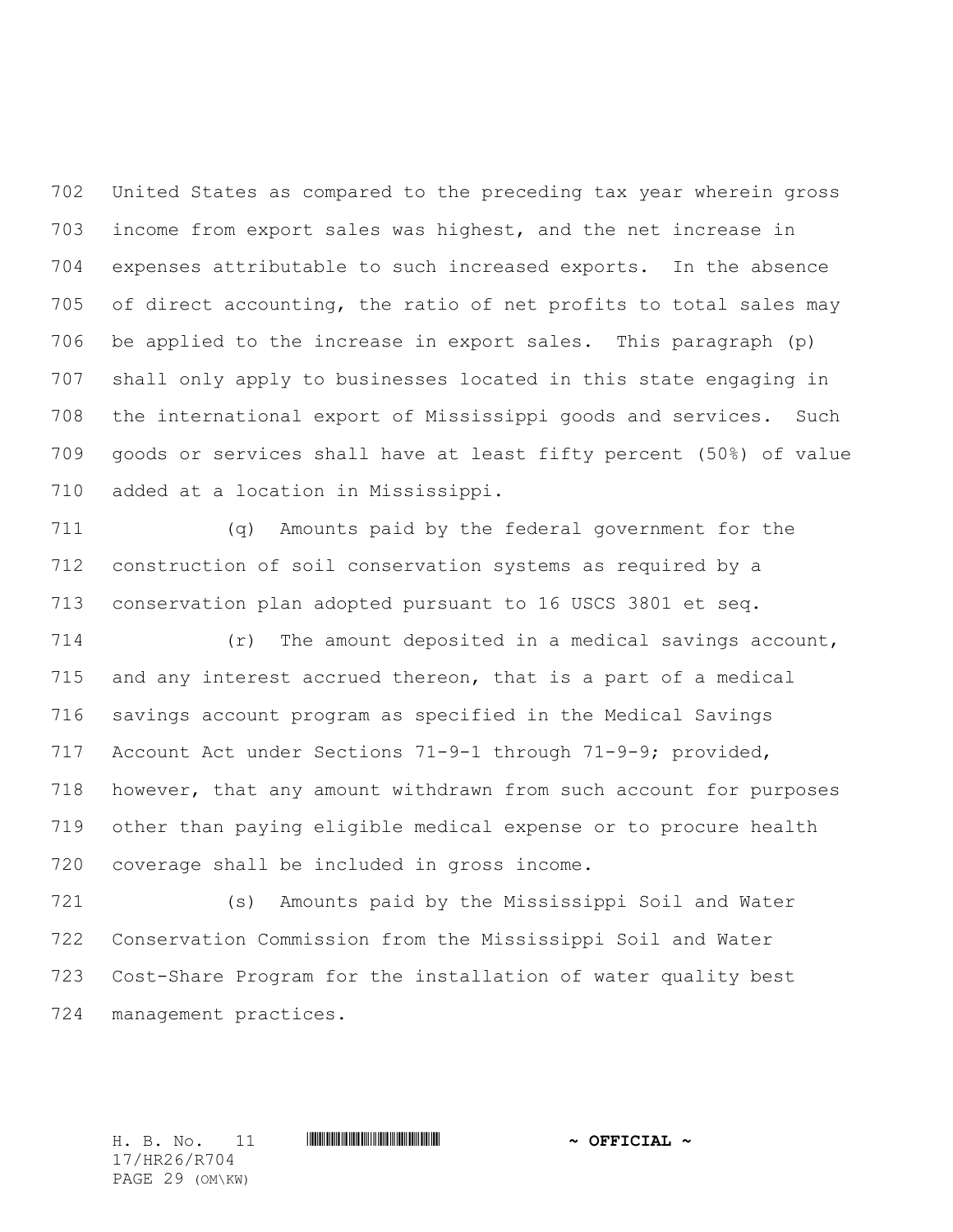(t) Dividends received by a holding corporation, as defined in Section 27-13-1, from a subsidiary corporation, as defined in Section 27-13-1.

 (u) Interest, dividends, gains or income of any kind on any account in the Mississippi Affordable College Savings Trust Fund, as established in Sections 37-155-101 through 37-155-125, to the extent that such amounts remain on deposit in the MACS Trust Fund or are withdrawn pursuant to a qualified withdrawal, as defined in Section 37-155-105.

 (v) Interest, dividends or gains accruing on the payments made pursuant to a prepaid tuition contract, as provided for in Section 37-155-17.

 (w) Income resulting from transactions with a related member where the related member subject to tax under this chapter was required to, and did in fact, add back the expense of such transactions as required by Section 27-7-17(2). Under no circumstances may the exclusion from income exceed the deduction add-back of the related member, nor shall the exclusion apply to any income otherwise excluded under this chapter.

 (x) Amounts that are subject to the tax levied pursuant to Section 27-7-901, and are paid to patrons by gaming establishments licensed under the Mississippi Gaming Control Act.

 (y) Amounts that are subject to the tax levied pursuant to Section 27-7-903, and are paid to patrons by gaming

H. B. No. 11 \*HR26/R704\* **~ OFFICIAL ~** 17/HR26/R704 PAGE 30 (OM\KW)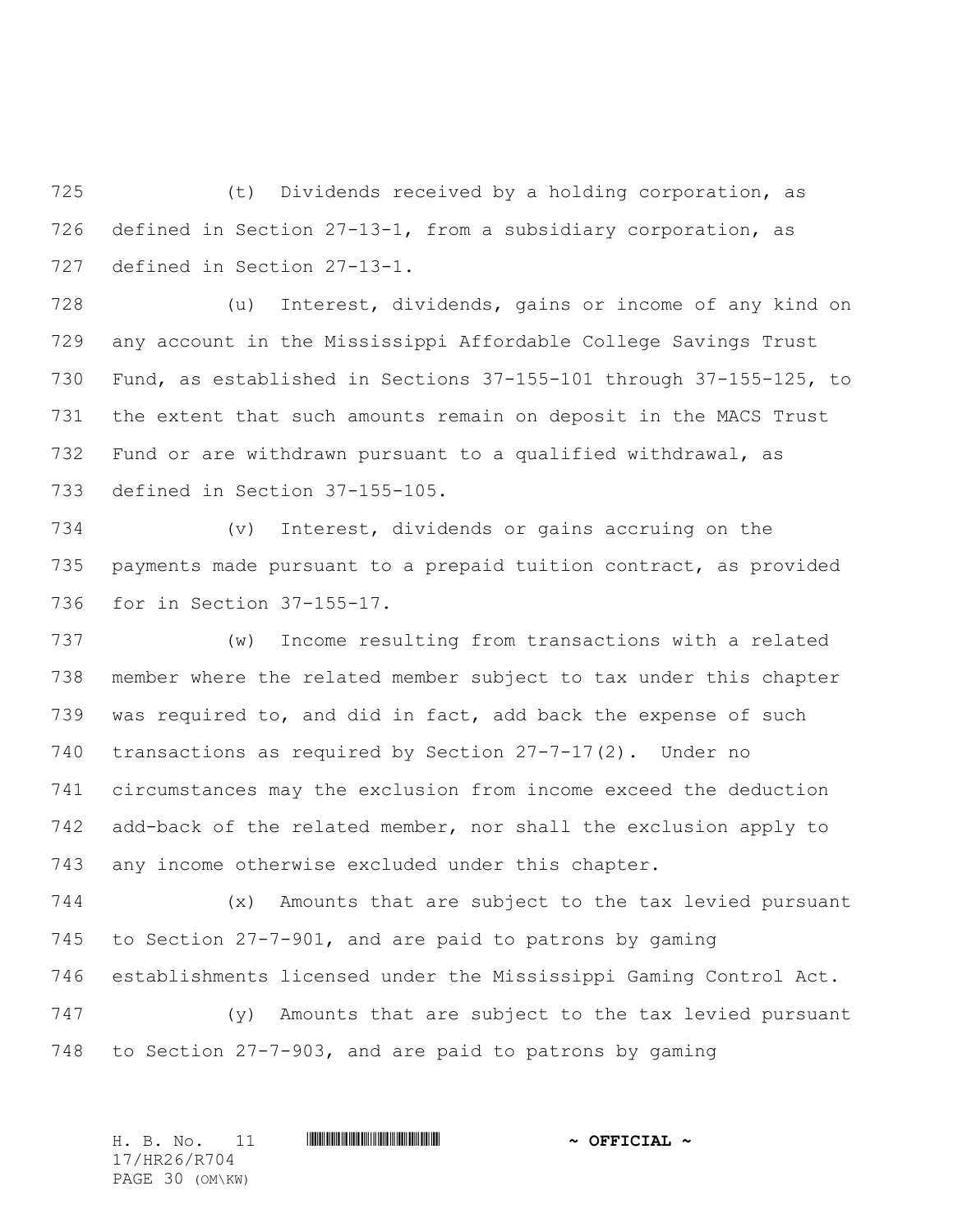establishments not licensed under the Mississippi Gaming Control Act.

 (z) Interest, dividends, gains or income of any kind on any account in a qualified tuition program and amounts received as distributions under a qualified tuition program shall be treated in the same manner as provided under the United States Internal 755 Revenue Code, as amended. For the purposes of this paragraph  $(z)$ , the term "qualified tuition program" means and has the same definition as that term has in 26 USCS 529.

 (aa) The amount deposited in a health savings account, and any interest accrued thereon, that is a part of a health savings account program as specified in the Health Savings Accounts Act created in Sections 83-62-1 through 83-62-9; however, any amount withdrawn from such account for purposes other than paying qualified medical expenses or to procure health coverage shall be included in gross income, except as otherwise provided by Sections 83-62-7 and 83-62-9.

 (bb) Amounts received as qualified disaster relief payments shall be treated in the same manner as provided under the United States Internal Revenue Code, as amended.

 (cc) Amounts received as a "qualified Hurricane Katrina distribution" as defined in the United States Internal Revenue Code, as amended.

17/HR26/R704 PAGE 31 (OM\KW)

H. B. No. 11 \*HR26/R704\* **~ OFFICIAL ~**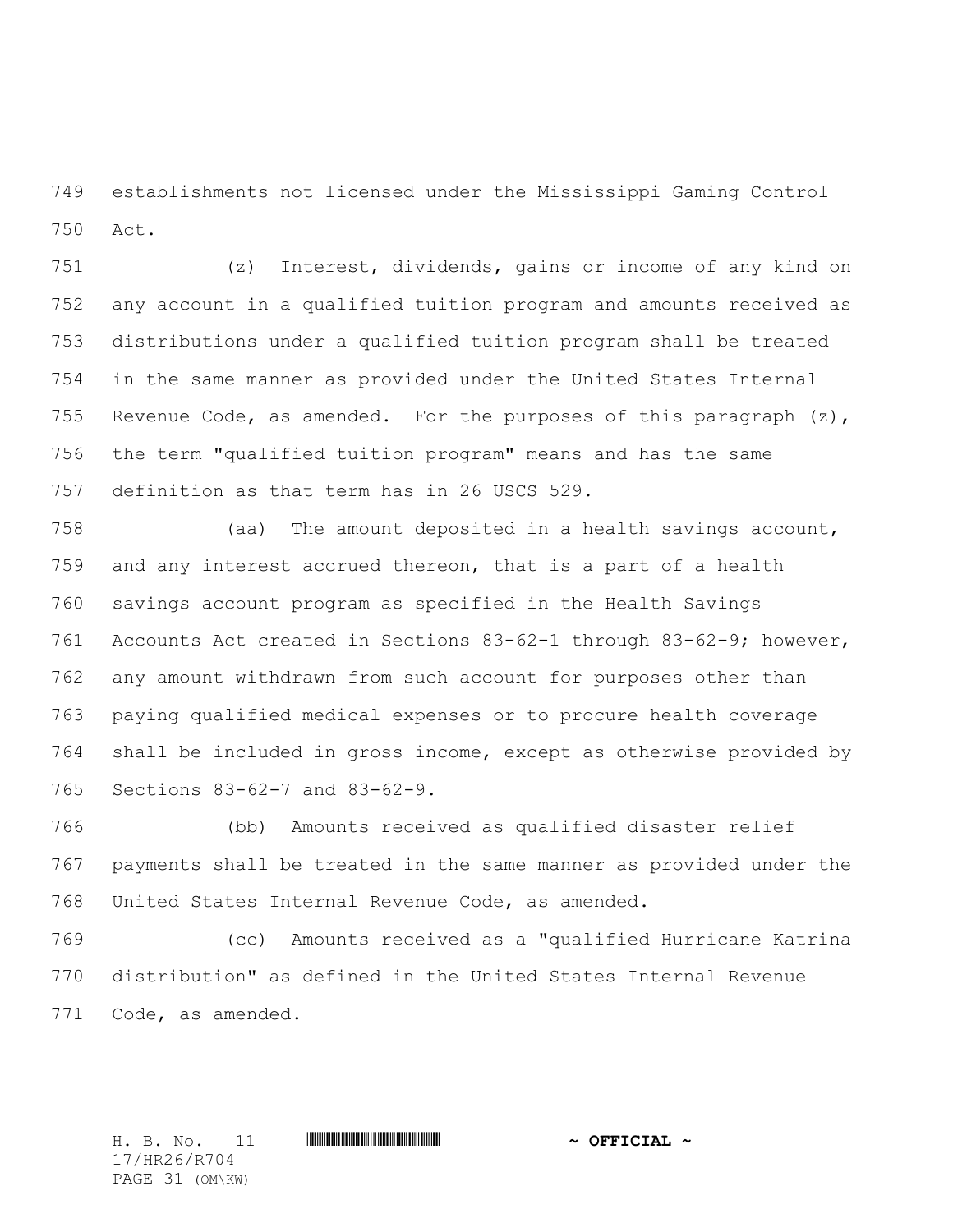(dd) Amounts received by an individual which may be excluded from income as foreign earned income for federal income tax purposes.

 (ee) Amounts received by a qualified individual, directly or indirectly, from an employer or nonprofit housing organization that are qualified housing expenses associated with an employer-assisted housing program. For purposes of this paragraph (ee):

 (i) "Qualified individual" means any individual whose household income does not exceed one hundred twenty percent (120%) of the area median gross income (as defined by the United States Department of Housing and Urban Development), adjusted for household size, for the area in which the housing is located.

 (ii) "Nonprofit housing organization" means an organization that is organized as a not-for-profit organization under the laws of this state or another state and has as one of its purposes:

789 1. Homeownership education or counseling; 2. The development of affordable housing; or 3. The development or administration of employer-assisted housing programs.

 (iii) "Employer-assisted housing program" means a separate written plan of any employer (including, without limitation, tax-exempt organizations and public employers) for the exclusive benefit of the employer's employees to pay qualified

H. B. No. 11 **HR26/R7041 EXPLICIAL ~ OFFICIAL ~** 17/HR26/R704 PAGE 32 (OM\KW)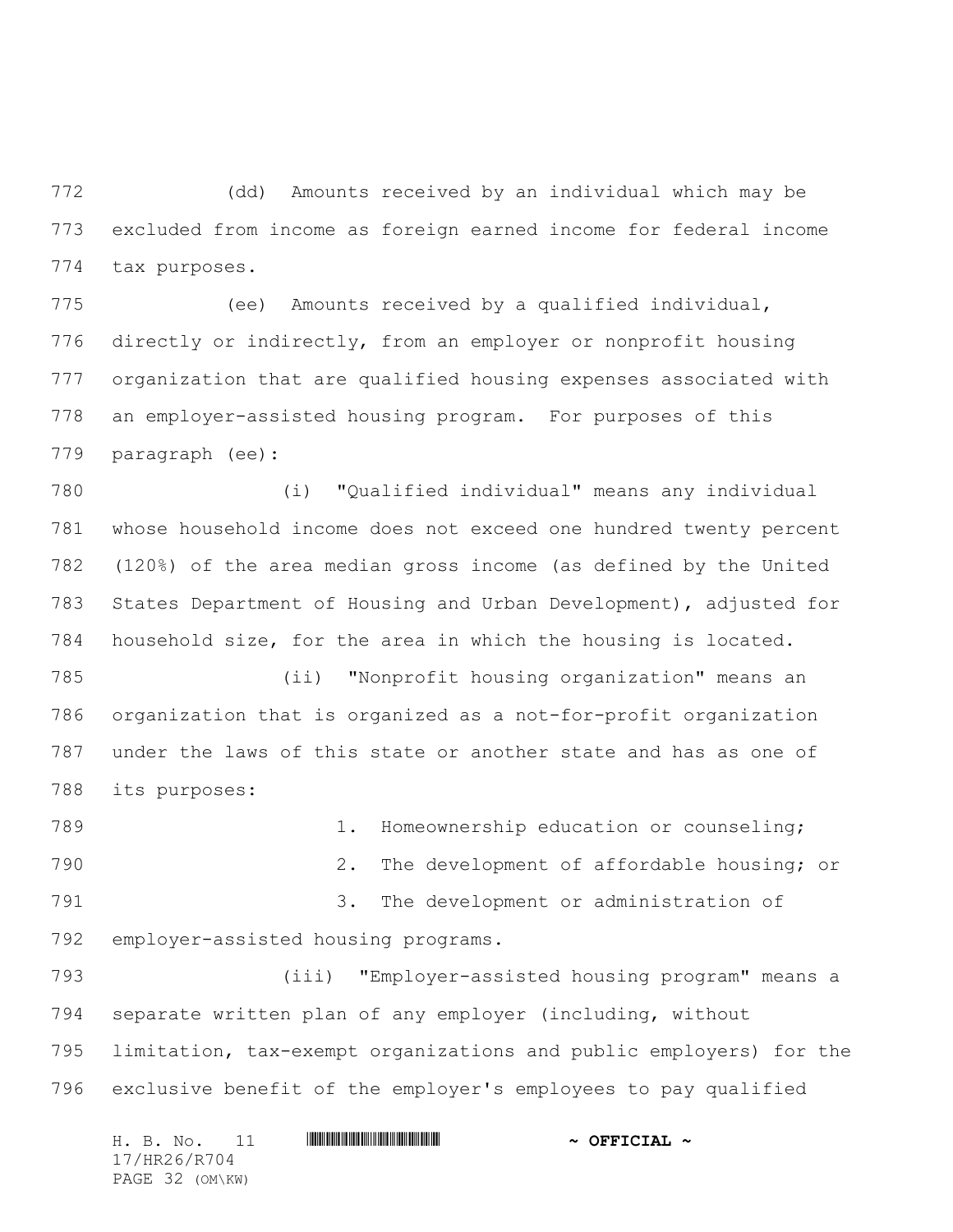housing expenses to assist the employer's employees in securing affordable housing.

 (iv) "Qualified housing expenses" means: 800 1. With respect to rental assistance, an amount not to exceed Two Thousand Dollars (\$2,000.00) paid for the purpose of assisting employees with security deposits and rental subsidies; and

804 2. With respect to homeownership assistance, an amount not to exceed the lesser of Ten Thousand Dollars (\$10,000.00) or six percent (6%) of the purchase price of the employee's principal residence that is paid for the purpose of 808 assisting employees with down payments, payment of closing costs, reduced interest mortgages, mortgage guarantee programs, mortgage forgiveness programs, equity contribution programs, or contributions to home buyer education and/or homeownership counseling of eligible employees.

 (ff) For the 2010 taxable year and any taxable year thereafter, amounts converted in accordance with the United States Internal Revenue Code, as amended, from a traditional Individual Retirement Account to a Roth Individual Retirement Account. The exemption allowed under this paragraph (ff) shall be available to the spouse or other beneficiary at the death of the primary retiree.

820 (gg) Amounts received for the performance of disaster or emergency-related work as defined in Section 27-113-5.

H. B. No. 11 \*HR26/R704\* **~ OFFICIAL ~** 17/HR26/R704 PAGE 33 (OM\KW)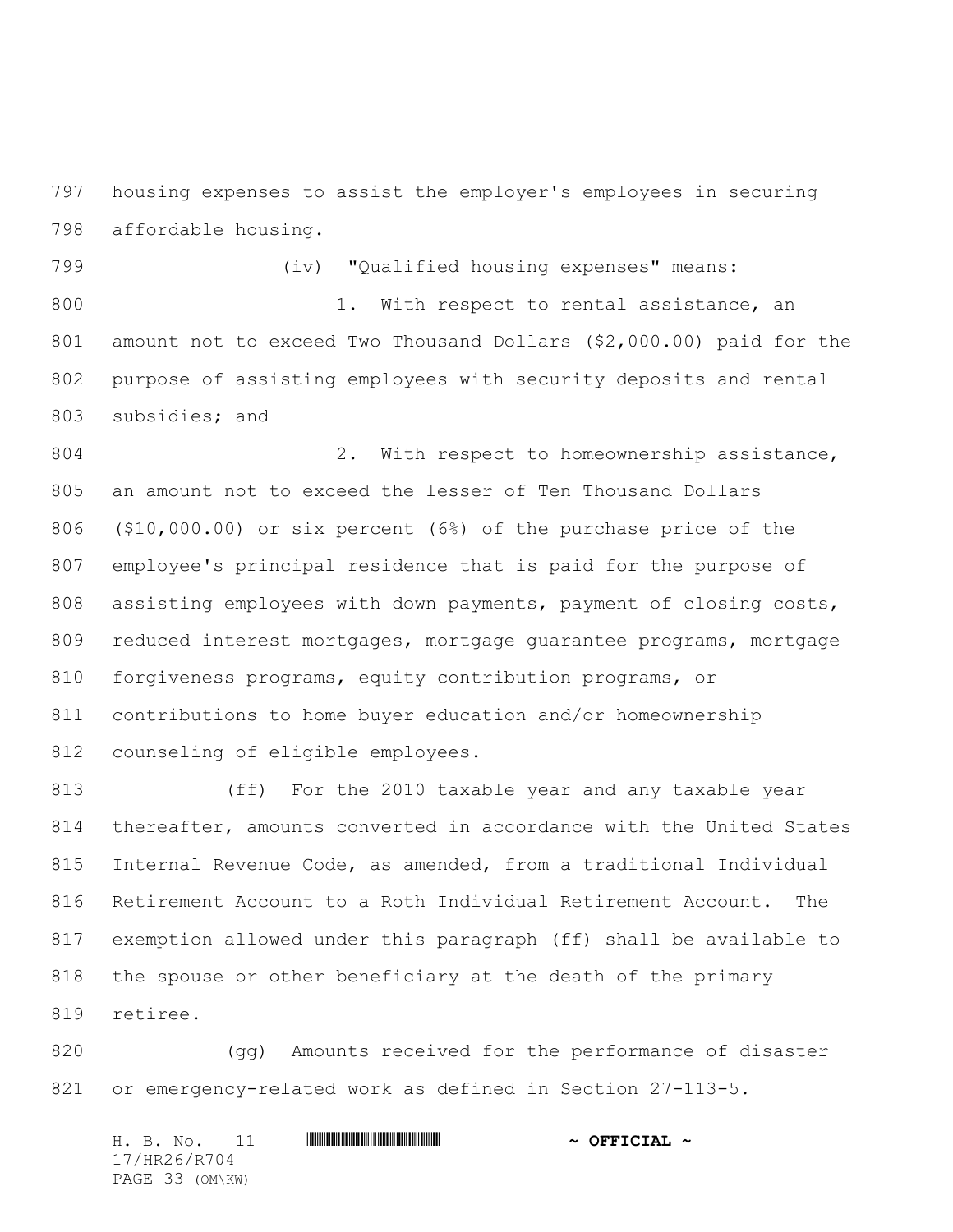(hh) The amount deposited in a catastrophe savings account established under Sections 27-7-1001 through 27-7-1007, 824 interest income earned on the catastrophe savings account, and 825 distributions from the catastrophe savings account; however, any amount withdrawn from a catastrophe savings account for purposes other than paying qualified catastrophe expenses shall be included in gross income, except as otherwise provided by Sections 27-7-1001 through 27-7-1007.

 (ii) Interest or dividends earned on an individual development account established under Sections 1 through 16 of this act and any monies withdrawn from an individual development account and used for a qualified purpose as defined in Section 4 of this act.

 (5) Prisoners of war, missing in action-taxable status. (a) **Members of the Armed Forces.** Gross income does not include compensation received for active service as a member of the Armed Forces of the United States for any month during any part of which such member is in a missing status, as defined in paragraph (d) of this subsection, during the Vietnam Conflict as a 841 result of such conflict.

 (b) **Civilian employees.** Gross income does not include compensation received for active service as an employee for any month during any part of which such employee is in a missing status during the Vietnam Conflict as a result of such conflict.

H. B. No. 11 \*HR26/R704\* **~ OFFICIAL ~** 17/HR26/R704 PAGE 34 (OM\KW)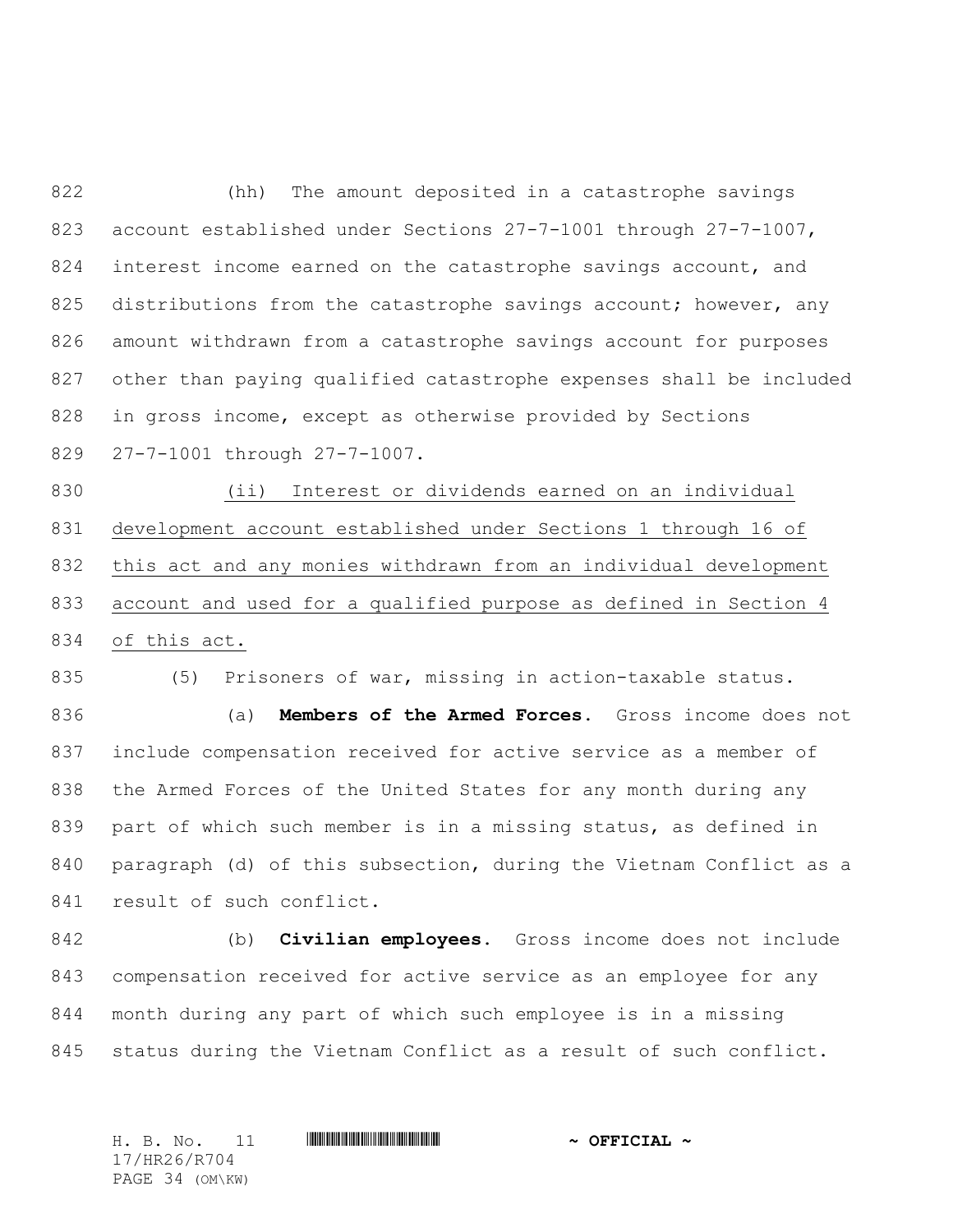(c) **Period of conflict.** For the purpose of this subsection, the Vietnam Conflict began February 28, 1961, and ends on the date designated by the President by Executive Order as the date of the termination of combatant activities in Vietnam. For the purpose of this subsection, an individual is in a missing status as a result of the Vietnam Conflict if immediately before such status began he was performing service in Vietnam or was performing service in Southeast Asia in direct support of military operations in Vietnam. "Southeast Asia," as used in this paragraph, is defined to include Cambodia, Laos, Thailand and waters adjacent thereto.

 (d) "Missing status" means the status of an employee or member of the Armed Forces who is in active service and is officially carried or determined to be absent in a status of (i) missing; (ii) missing in action; (iii) interned in a foreign country; (iv) captured, beleaguered or besieged by a hostile force; or (v) detained in a foreign country against his will; but does not include the status of an employee or member of the Armed Forces for a period during which he is officially determined to be absent from his post of duty without authority.

 (e) "Active service" means active federal service by an employee or member of the Armed Forces of the United States in an active duty status.

 (f) "Employee" means one who is a citizen or national of the United States or an alien admitted to the United States for

H. B. No. 11 **HREFRIRGHERRY TELLET AND A OFFICIAL ~** 17/HR26/R704 PAGE 35 (OM\KW)